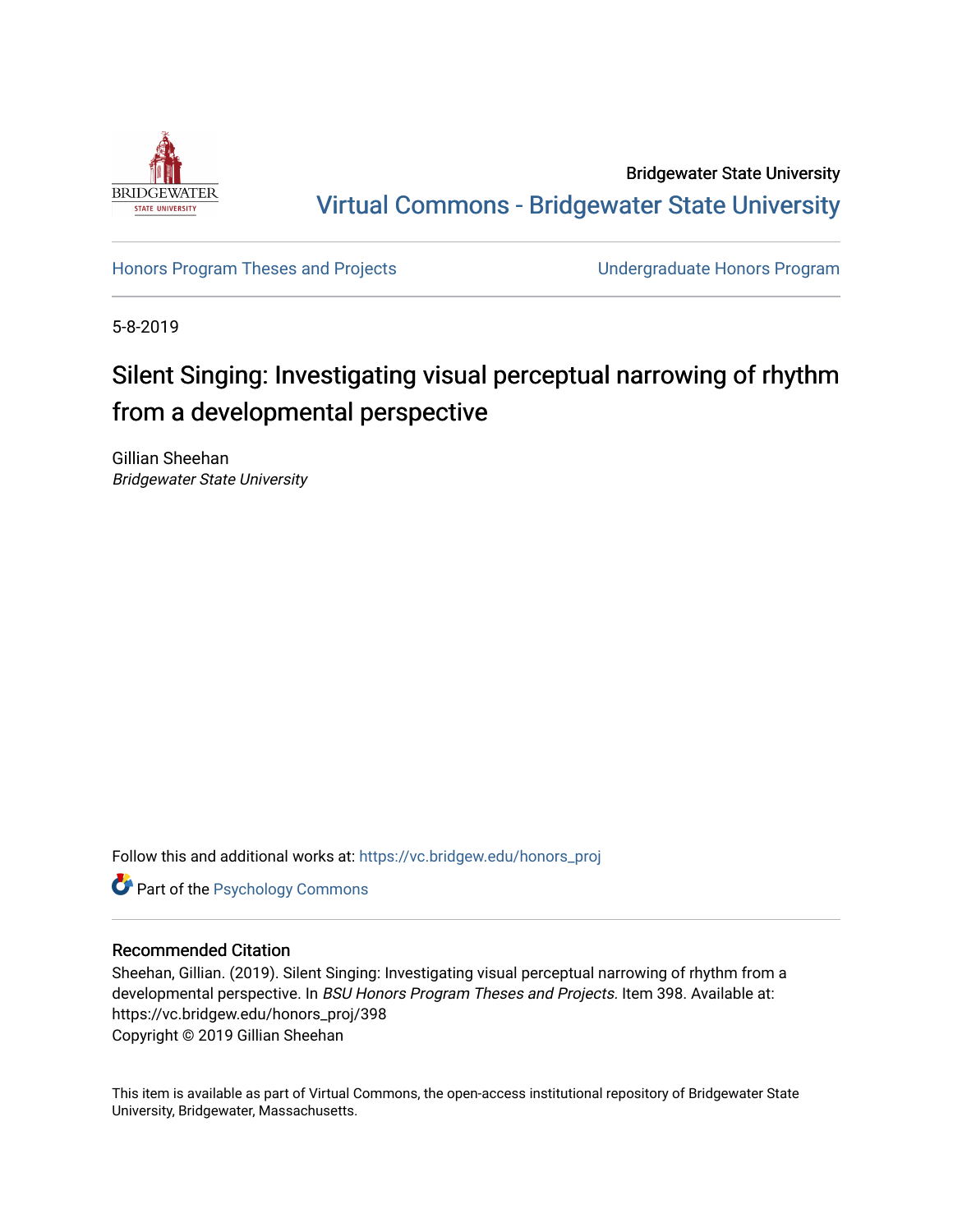Silent Singing: Investigating visual perceptual narrowing of rhythm from a developmental

perspective

Gillian Sheehan

Submitted in Partial Completion of the Requirements for Commonwealth Honors in Psychology

Bridgewater State University

May 8, 2019

Dr. Melissa Brandon, Thesis Advisor Dr. John Calicchia**,** Committee Member Dr. Joseph Schwab, Committee Member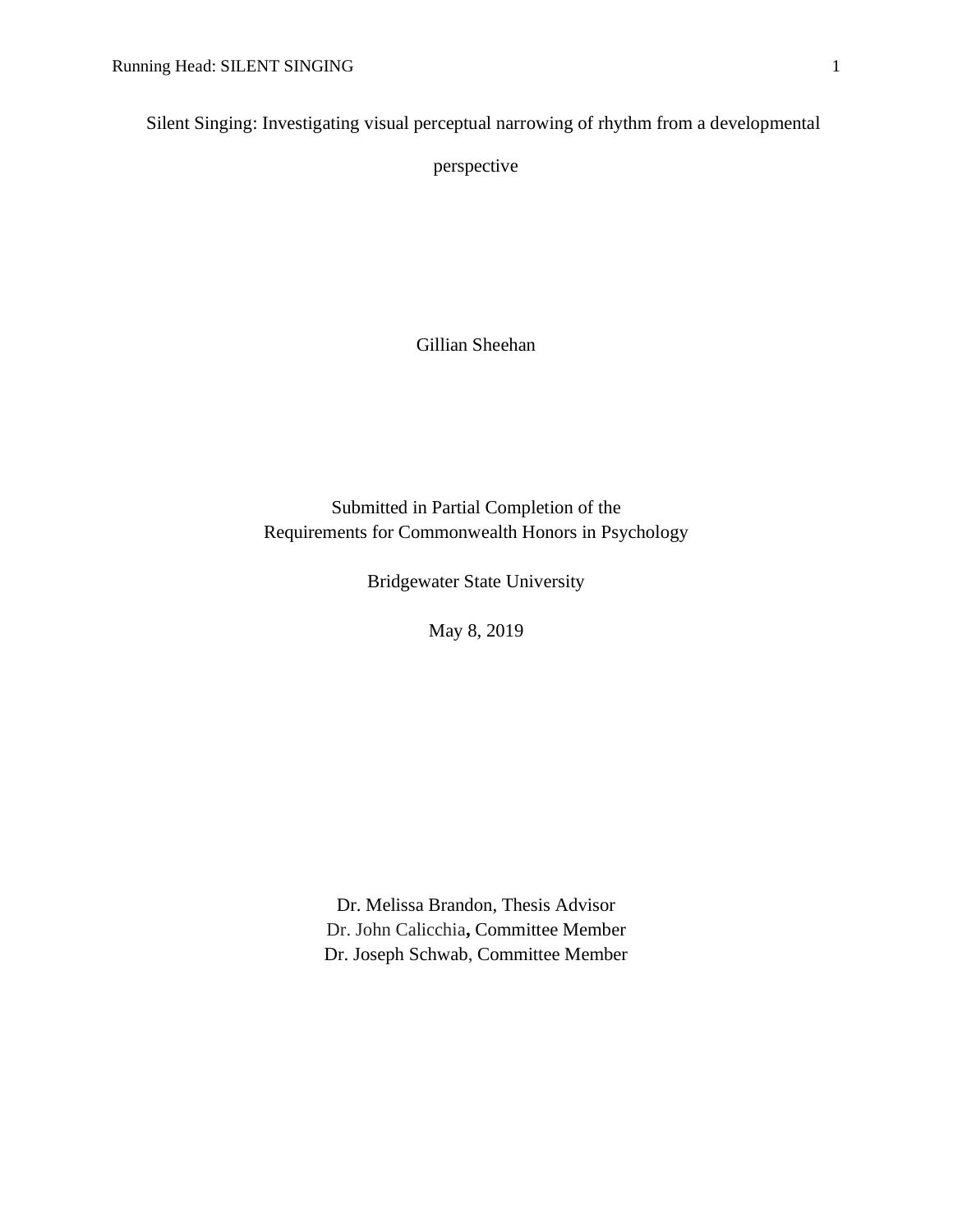#### Abstract

In the field of rhythm perception, research has focused on auditory-perceptual-narrowing with little focus on visual-perceptual-narrowing. The purpose of this study is to determine if the visual system narrows similarly to the auditory system, and if one sense is better at detecting rhythmic differences across cultural boundaries, e.g. Western vs. Non-Western rhythms. Using a withinsubjects design participants watched videos of a woman singing the same or different Western and Balkan rhythms. The vocals were removed from the videos, leaving just the movement of the woman's mouth. Participants watched two videos in a row containing either Western or Balkan rhythms and determined if the videos were the same or different. The behavioral data  $(N=24)$  demonstrates perceptual narrowing to the culturally familiar rhythms with a significant difference in accuracy across Balkan (65.63%) versus Western (74.48%) visual rhythms. We examined the looking patterns across the singer's face with eye tracking during the Western versus Balkan rhythms. Eye tracking data (N=24) demonstrates a significant main effect of Dwell Time on Area of Interest. The participants looked at the mouth the majority of the time, regardless of the rhythmic condition. This indicates that visual attention alone does not lead to the perception of the visual rhythms; it is more important *how* the visual information is processed through perception. A sample of preterm adults  $(n=7)$  were tested for possible developmental delays in narrowing, but their data was not significantly different from the full-term adults, thus we collapsed their data into the full sample. This study supports the hypothesis that perceptual narrowing is occurring for visual rhythms with the behavioral data demonstrating difference in perception across the cultural rhythms despite no difference in visual attention to the rhythms.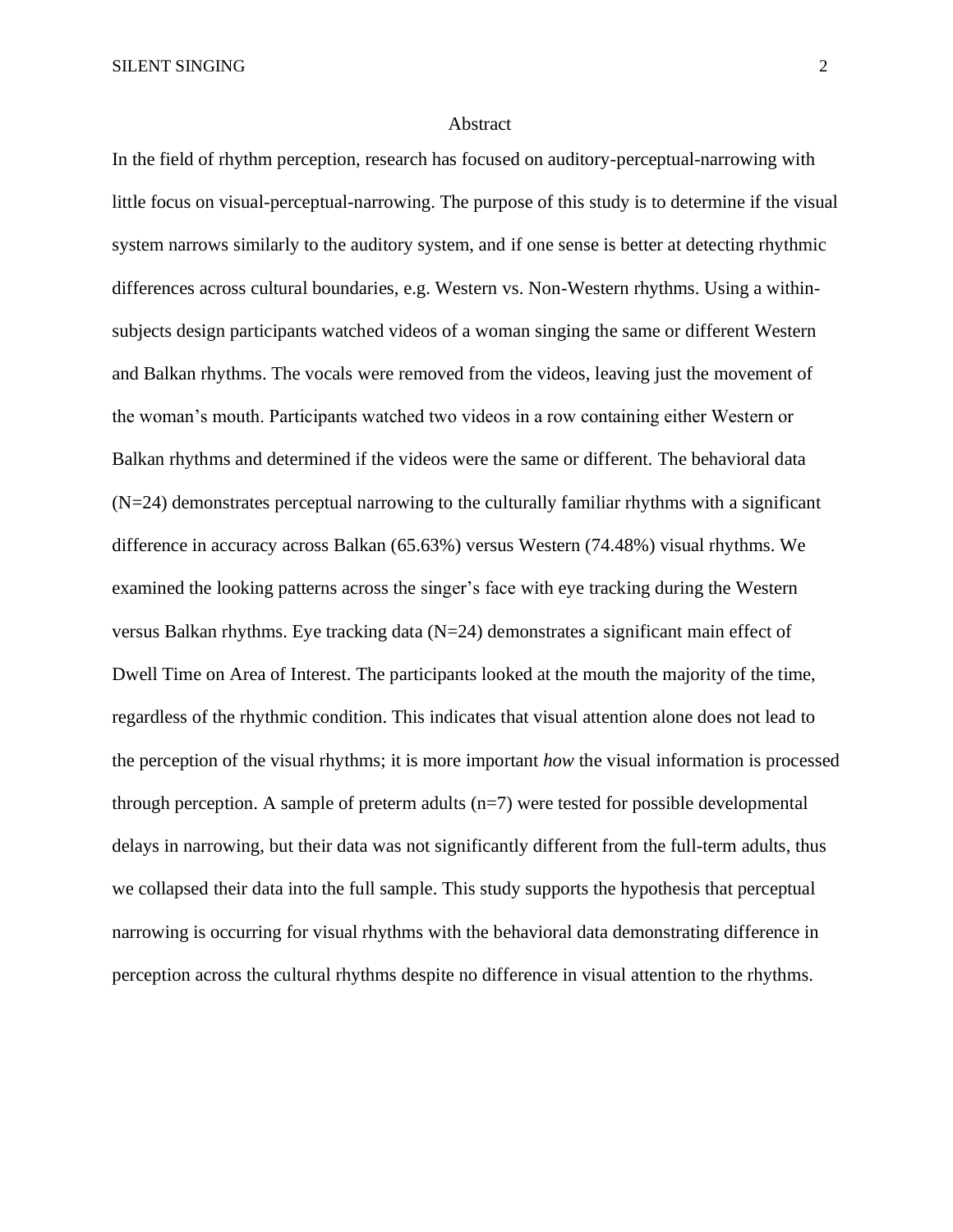Silent Singing: Investigating visual perceptual narrowing of rhythm from a developmental perspective

When you have a conversation with another person or go to a concert you are experiencing rhythm using both your auditory and visual senses. Rhythm can be experienced through both senses either in isolation or as a combined sensory experience. For example, when listening to music on the radio, CDs, or a streaming service, music will only be experienced through the auditory sense. However, if someone is at a live music performance or watching a music video, then the music is experienced through both the auditory and the visual senses. The two senses combine into one cohesive sensory experience of rhythm, among other shared sensory experiences.

When experiencing music many people will begin to clap along or move their bodies in time with the music. This is how many people respond to rhythm through clapping, snapping, or simply nodding their head in time with the beat. A beat is the main pulse in music; it occurs with a regular period and arises from the rhythmic structure (Honing, 2012). Music from different cultures are composed using specific beat patterns that help differentiate that culture's music from other cultures. Musicians define the beat pattern by the time signature in musical notation, which indicates how many beats there are in a given segment or measure of music. Western music, typical of North America and Europe, uses simple beat patterns with typical time signatures of 4/4 or 3/4. Whereas, other cultures use more complex beat patterns such as Balkan music which is typically in 5/8, 7/8, or 9/8 time signatures. These more complex time signatures present uneven groupings of notes in the rhythms that make them more complex to perceive. If you consider dancing to music, Western rhythms have regular beats every two to three sounds that you emphasize with your movements. In Balkan music, the more complex time signature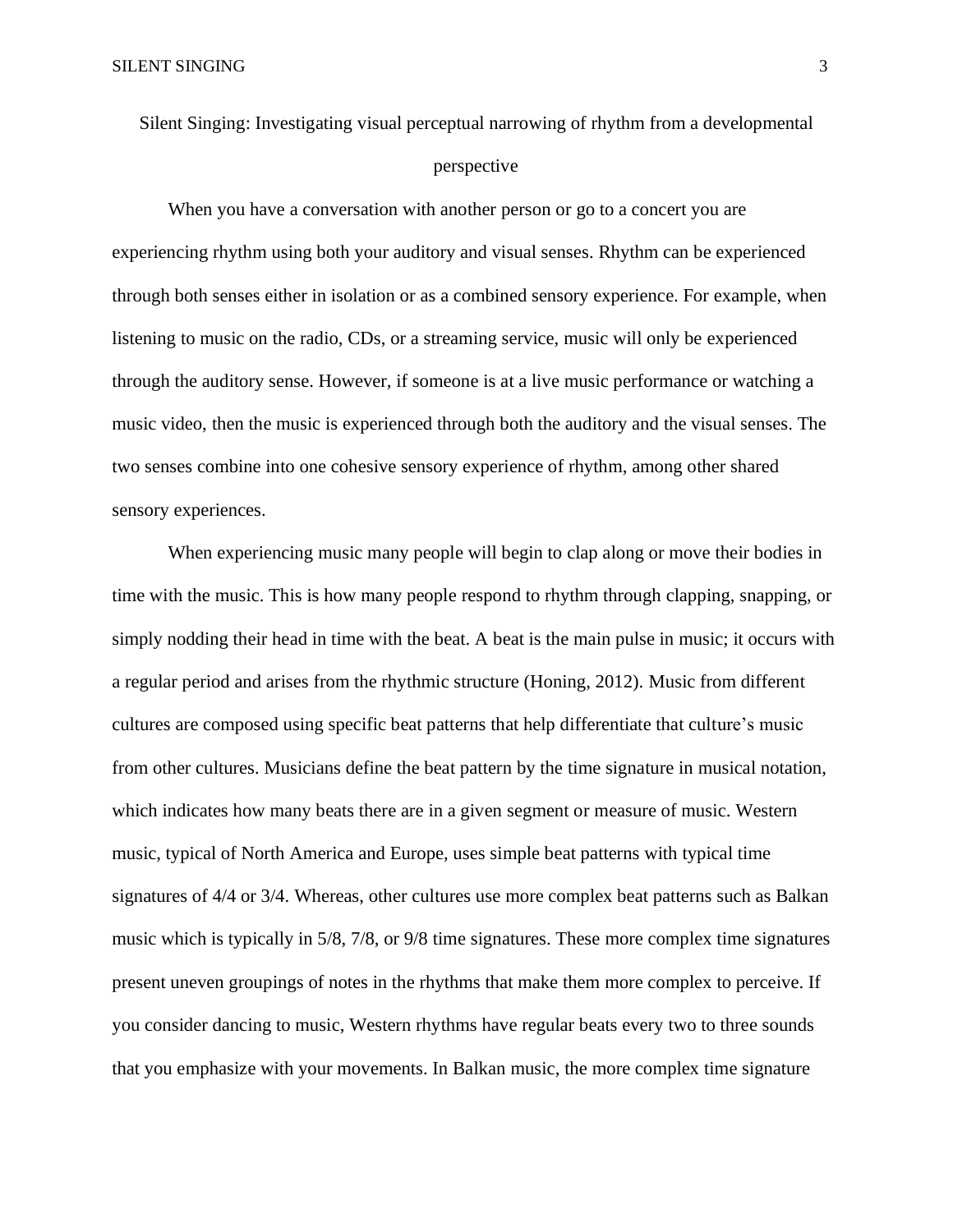means that the beats to move to do not occur as regularly, making it more difficult to have fluid dance movements because the spacing of the beat keeps changing. This complex rhythm would seem very difficult to dance to for someone from a culture that listens to Western styles of music, but if you grew-up with Balkan music, the uneven pattern is what you expect to hear. This is similar to how individuals understand and become accustomed to their native language and have difficulties hearing all the sounds in a foreign language. Overall, Western rhythmic systems are less complex than other culture's rhythmic systems, making it harder for Western listeners to perceive the more complex rhythms of other cultures, such as Balkan music (Hannon & Trehub, 2005a). Regardless of its cultural origin, music is a complex sensory experience due to the fact that it combines multiple sensory experiences into one organized and integrated sensory experience across time.

Language, like music, is a complex experience that takes time for a person to learn. Humans are born able to hear every phenome in every language globally, meaning they can hear and discriminate all of the sounds in every language (Eimas, Siqueland, Jusczyk, & Vigorito, 1971; Maye, Werker, & Gerken, 2002). The same is true of human's ability to distinguish different rhythmic patterns across different cultures (Bremner, Lewkowicz, Spence, 2012). However across the first year of life, humans become selective to the sounds and rhythms that are present in their environment. This is due to the phenomenon known as perceptual narrowing. Perceptual narrowing is the process in which one's ability to discriminate differences in stimuli becomes selective to the stimuli that they encounter in their environment or culture (Bremner, Lewkowicz, Spence 2012). This also means that stimuli that are not present in their environment/culture are not as easy to distinguish. Across the first 4-months of life, infants begin to create categories based on the phonemes of their native language, and by the end of the first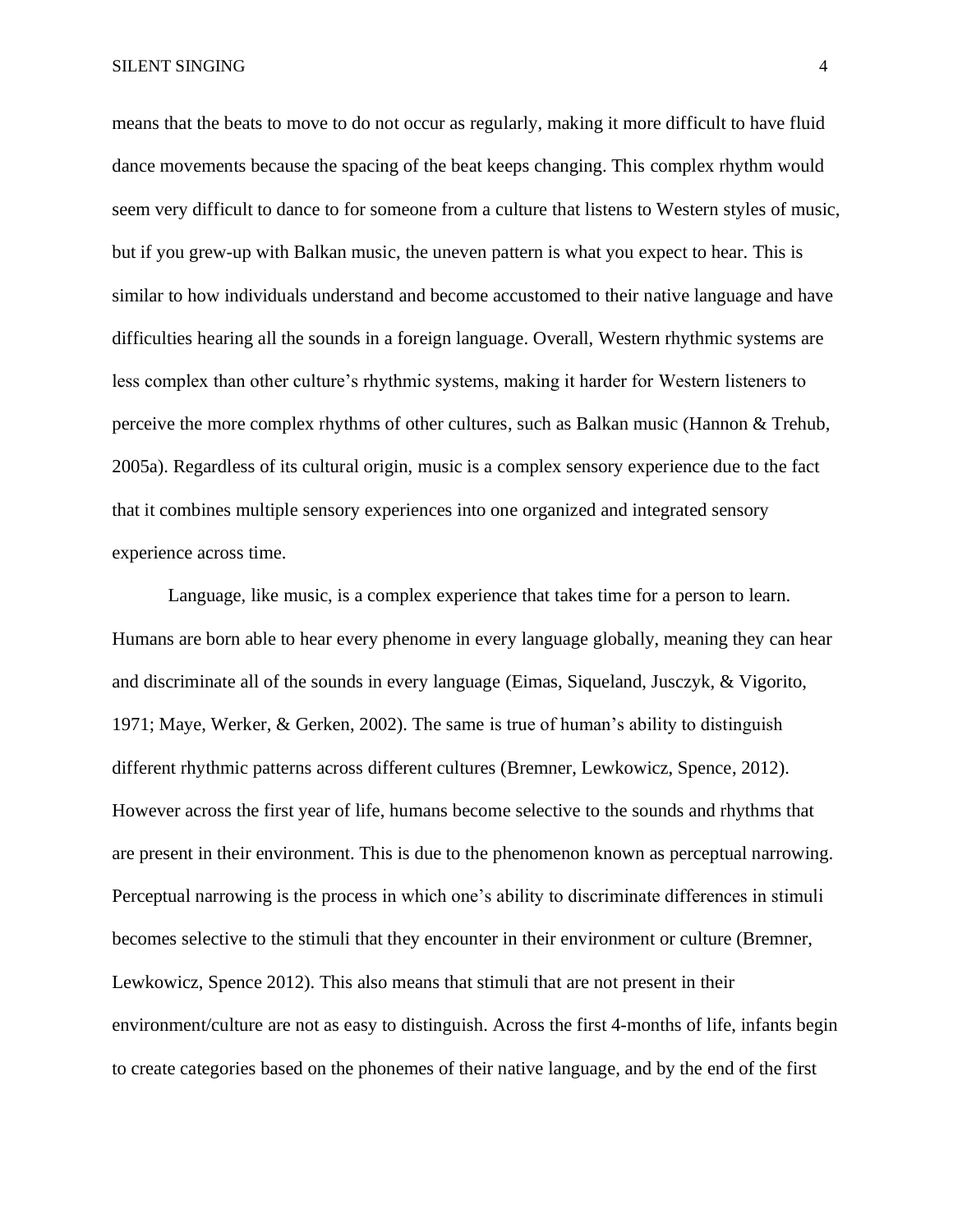year of life, infants become narrowed to just the phonemes that are present in their native language (Eimas et al., 1971 Maye et al., 2002). Infants also become narrowed to different rhythmic patterns that are present in their environment and have a difficult time distinguishing differences in rhythmic patterns not experienced in their environment (Hannon & Trehub 2005a & b), especially if the rhythms are more complex than their native music systems. Thus, perceptual narrowing not only occurs in speech, but also occurs across musical rhythms.

Similar to the literature on narrowing to one's native language, research has investigated how humans become narrowed to rhythms across cultures. According to Hannon and Trehub (2005a & b), both infants and adults are better able to distinguish auditory rhythmic differences if the rhythms are from their native culture compared to rhythms from a non-native culture. Specifically, these studies only examined auditory perception when testing infants' and adults' abilities to distinguish differences in rhythms. Hannon and Trehub (2005a) studied adults' and 6 month-old infants' abilities to discriminate rhythms by presenting them with structure preserving or structure altering rhythmic patterns. Adults from both North America and Bulgaria or Macedonia participated and were given a 2-minute familiarization to a rhythmic pattern that either had simple (Western) or complex beat structure (Balkan). At test, participants heard music segments that had the same rhythm, a structure preserving rhythm, a structure altering rhythm, or a randomly created different rhythm. The adults indicate if the rhythms preserved or altered the structure by rating how closely the test trials matched the familiarization rhythm. To assess North American 6-month-old infants' ability to distinguish the differences in rhythms, looking times were analyzed. After the familiarization to either a Western or Balkan rhythm, infants were presented with test trials that were either structure preserving or structure altering auditory rhythms paired with a non-rhythmic moving image on a screen, and the mean looking time per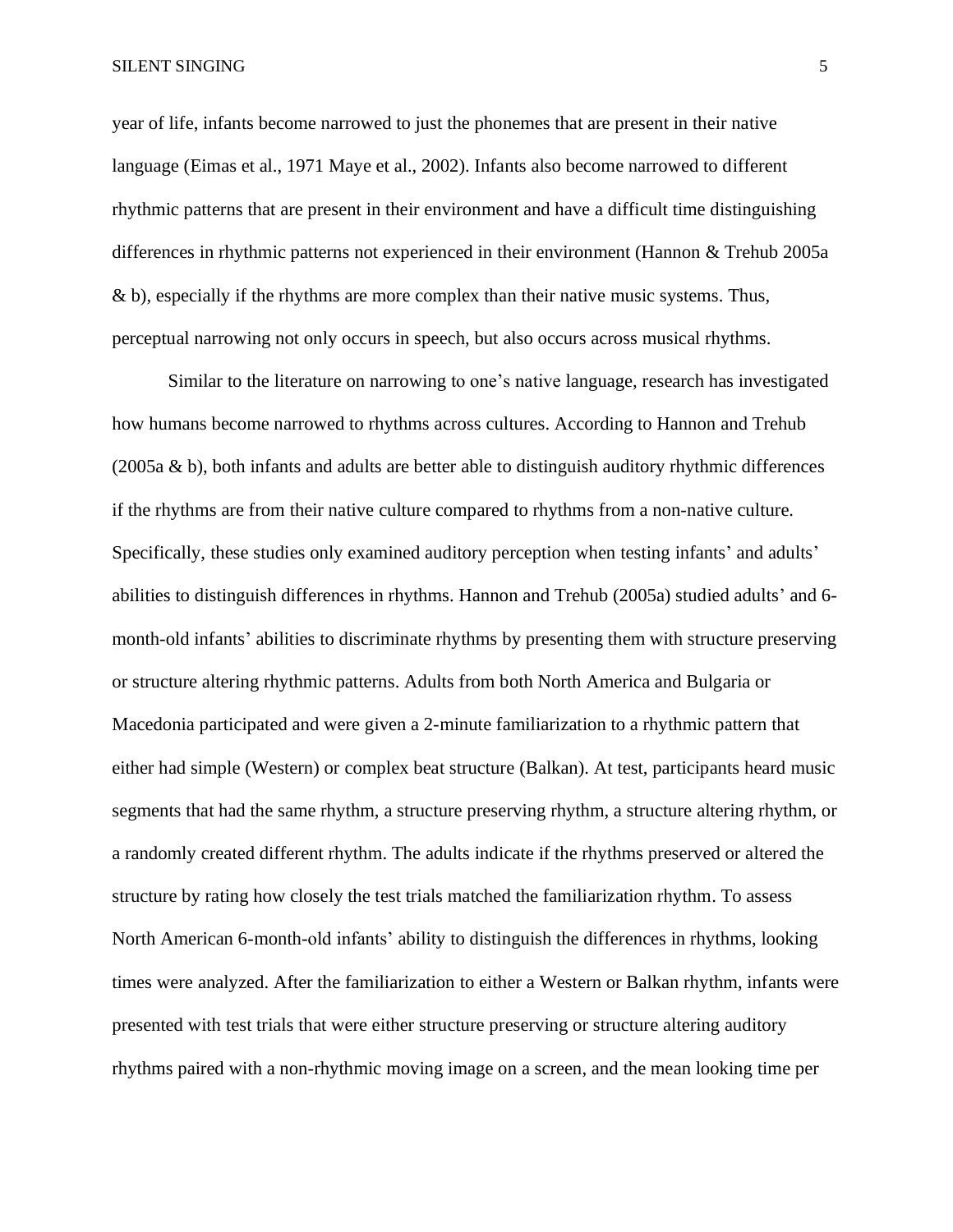trial type was calculated. For familiarization studies, infants typically look longer at unfamiliar or altered stimuli. This study found infants looked longer to the structure altering rhythms for both cultural rhythms. These results are in-line with the Bulgarian and Macedonian adults, who were better able to differentiate more complex rhythmic patterns (Balkan) than the North American adults (Western). Thus, the younger infants were not narrowed to their cultural rhythms unlike the North American adults.

A second study conducted by Hannon and Trehub (2005b) looked at older infants' and adults' abilities to differentiate Western and Non-Western rhythmic patterns, as well as looking to see how music exposure affected this ability across the age groups. Infants were studied at the age of 12-months with no prior exposure to Balkan (Non-Western) rhythms. The methods were the same as those used in the previous study for the infants and adults (Hannon and Trehub 2005a). This study found that the 12-month-olds, without previous exposure to the Balkan music, did not have the ability to discriminate structure preserving from structure altering Balkan rhythms as did the 6-month-olds in the previous study. However, if the 12-month-olds were given a 2-weeks exposer to Balkan music prior to testing, then they were able to distinguish differences in the Non-Western music, unlike the 12-month-olds who had not been exposed to Balkan music. This ability to learn Balkan music so quickly is only seen in infants and not in adults. North American adults were given either one week or two weeks exposure to Balkan music, but they still preformed at or just above chance on distinguishing the structure preserving from the structure altering rhythmic changes in Balkan music (Hannon & Trehub, 2005b).

The results from the Hannon and Trehub (2005 a  $\&$  b) studies provide clear evidence that Western listeners become perceptually narrowed to their simple rhythmic systems, and this happens by the end of the first year of life. But these studies have only focused on auditory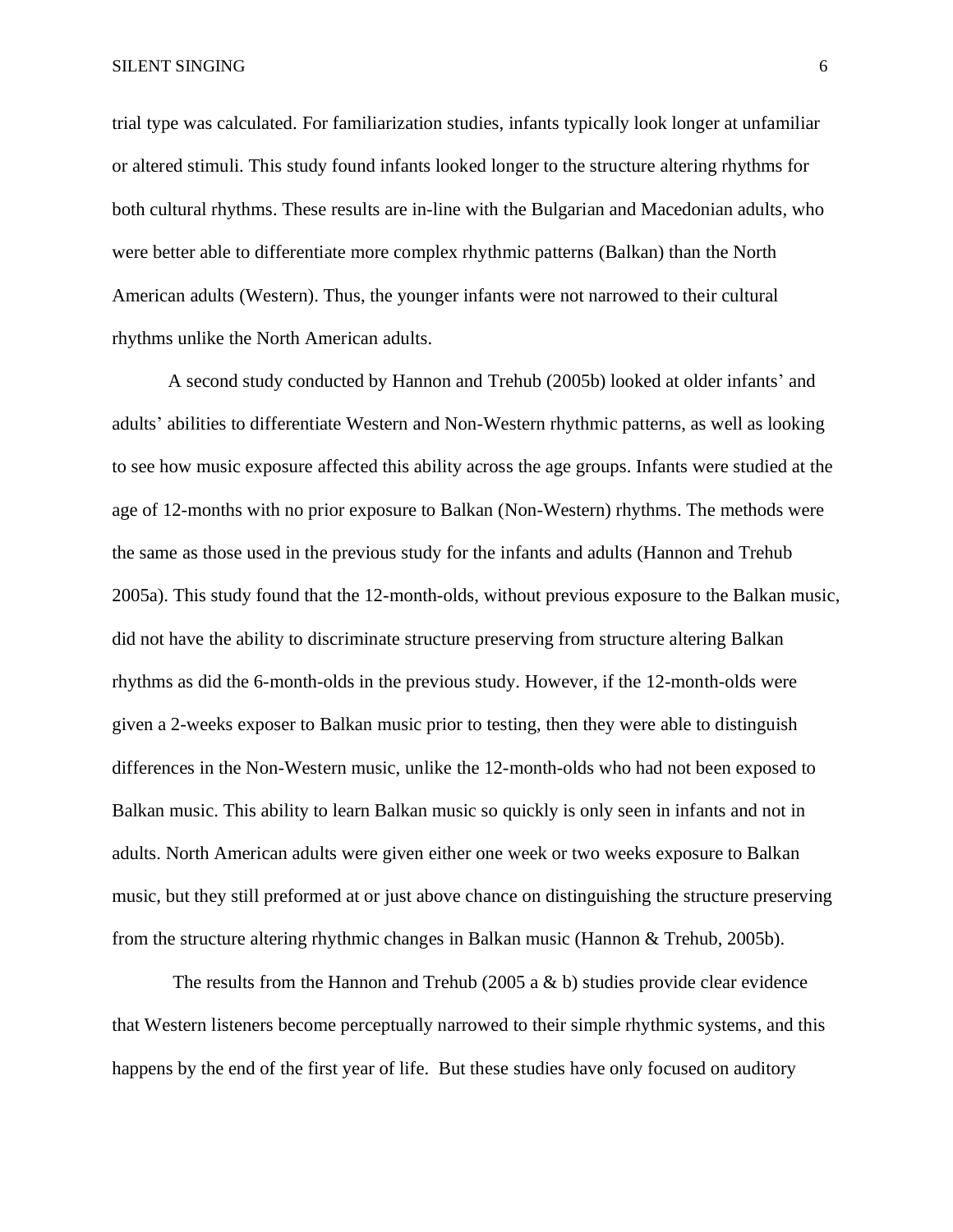perception for distinguishing the differences in rhythm across music from different cultures. This poses the question, will perceptual narrowing to rhythm occur in vision the same way that it has been previously observed in rhythm and speech? Recall that live music is a multisensory experience. Do the senses narrow to their cultural rhythms together, or does vision narrow to rhythm at all? Our research will seek to answer these questions using a combined behavioral and eye tracking methodology with adults.

The use of eye tracking will provide information about the participants looking patterns during the task, and what visual information they use to process visual rhythm. Overall, there is very little research on visual rhythm perception and processing, so these eye tracking results will contribute to the knowledge base about how we process rhythm visually. However, several studies have examined infants' and adults' gaze patterns while watching audio-visual videos of a speaker using both their native and non-native languages. Through the use of eye tracking software, Lewkowicz and Hansen-Tift (2012) found that there are developmental shifts in attention throughout infancy (4-months – 12-months) when attending to a speaking face. The infants watched an audio-visual video of a woman speaking in either English, the infants' native language, or Spanish, the infants' non-native language, and proportion of looking time at the eyes versus the mouth on the speaker's face was measured. At 4-months of age infants who watch a video of a speaker using their native language (English), focus their gaze more on the speaker's eyes during the video, while between the ages of 4- and 8-months, infants' attention shifts to the speaker's mouth. There is a second attentional shift at the age of 12-months where the infants shift their gaze from the mouth back to the eyes if the speaker is using their native language. However, if the speaker is not using the infant's native language (Spanish), then around 12-months infants focus their gaze more on the speaker's mouth than their eyes. For both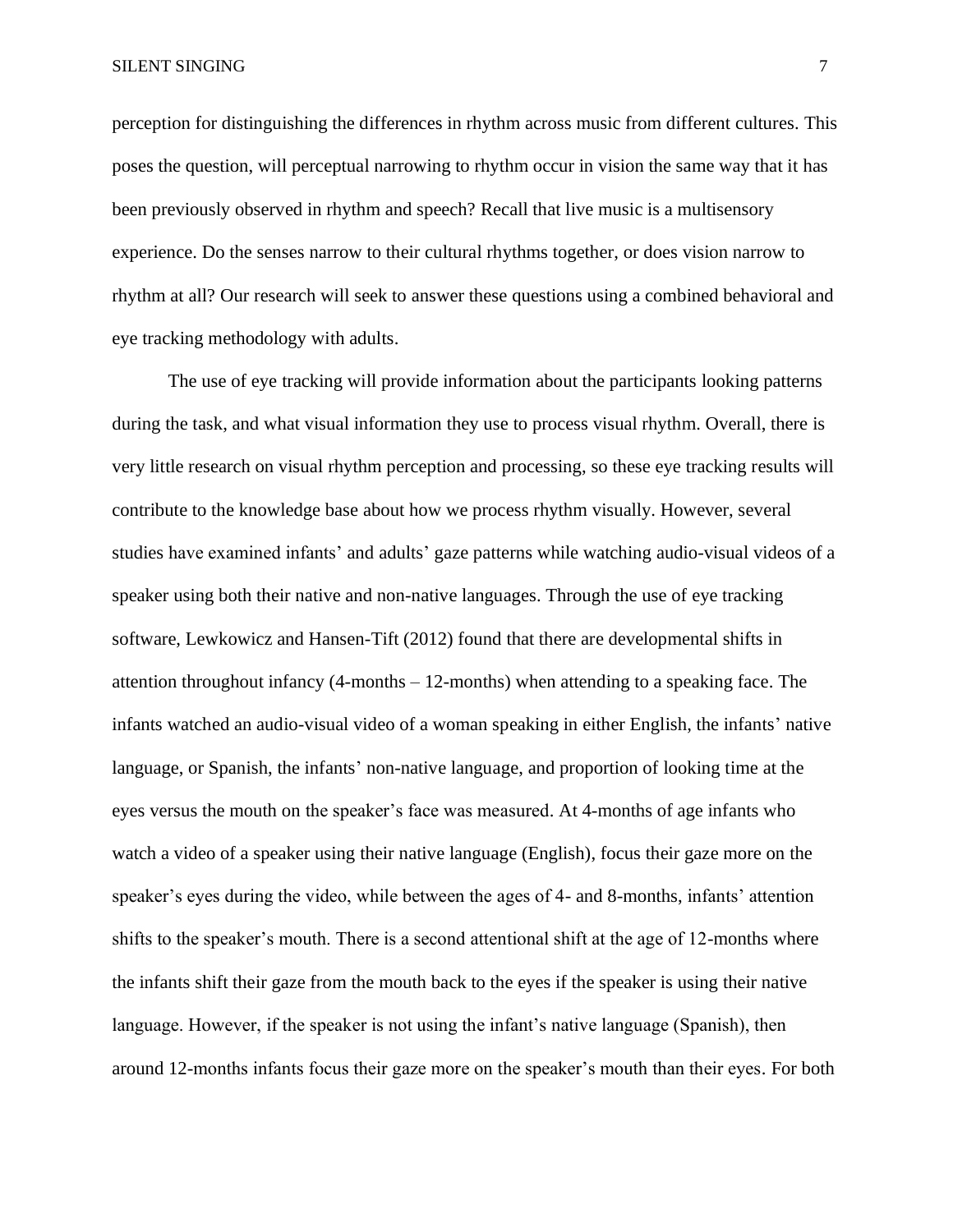native and non-native languages an adult sample looked more at the eyes than the mouth, but the proportion on the eyes was lower for the non-native language (Lewkowicz & Hansen-Tift, 2012). Another study found similar attentional patterns in infants who were monolingual and whose native language was either Spanish or Catalan (Pons, Bosch, & Lewkowicz 2015). Infants were shown a video of a woman speaking in their native language and then were shown a video of the same woman speaking in English. The infants' eye movements were tracked using eye tracking software, with areas of interests around the speaker's eyes and mouth. The infants focused on the eyes at 4-months, and at the mouth at 8-months regardless of what language the woman was speaking. However, at the age of 12-months the infants' attention was divided equally between the eyes and the mouth if the woman was speaking in their native language, but the infants would focus on the mouth if the woman was speaking in the non-native language (Pons, Bosch, & Lewkowicz 2015). This indicates that once infants are familiar with the language that a speaker is using they are more likely to focus their attention on the eyes to gain social cues. If a speaker is using a non-native language, then the focus of the listener will be on the mouth to better understand what is being spoken. In adults, previous research has observed that attention to the mouth in a non-native language is only seen when a language processing task is required, and the listener is monolingual. In the absence of a language processing task, adults will look equally between a speaker's eyes and mouth if the speaker is using native or non-native

languages (Barenholtz, Mavica, & Lewkowicz 2016).

Across these eye tracking studies on audio-visual speech perception, results suggest that when non-native speech is observed adults shift their visual attention back and forth between the eyes and the mouth, but when *processing* a non-native language, they focus on the mouth. These studies also highlight that there is a long developmental process to get to adult looking patterns.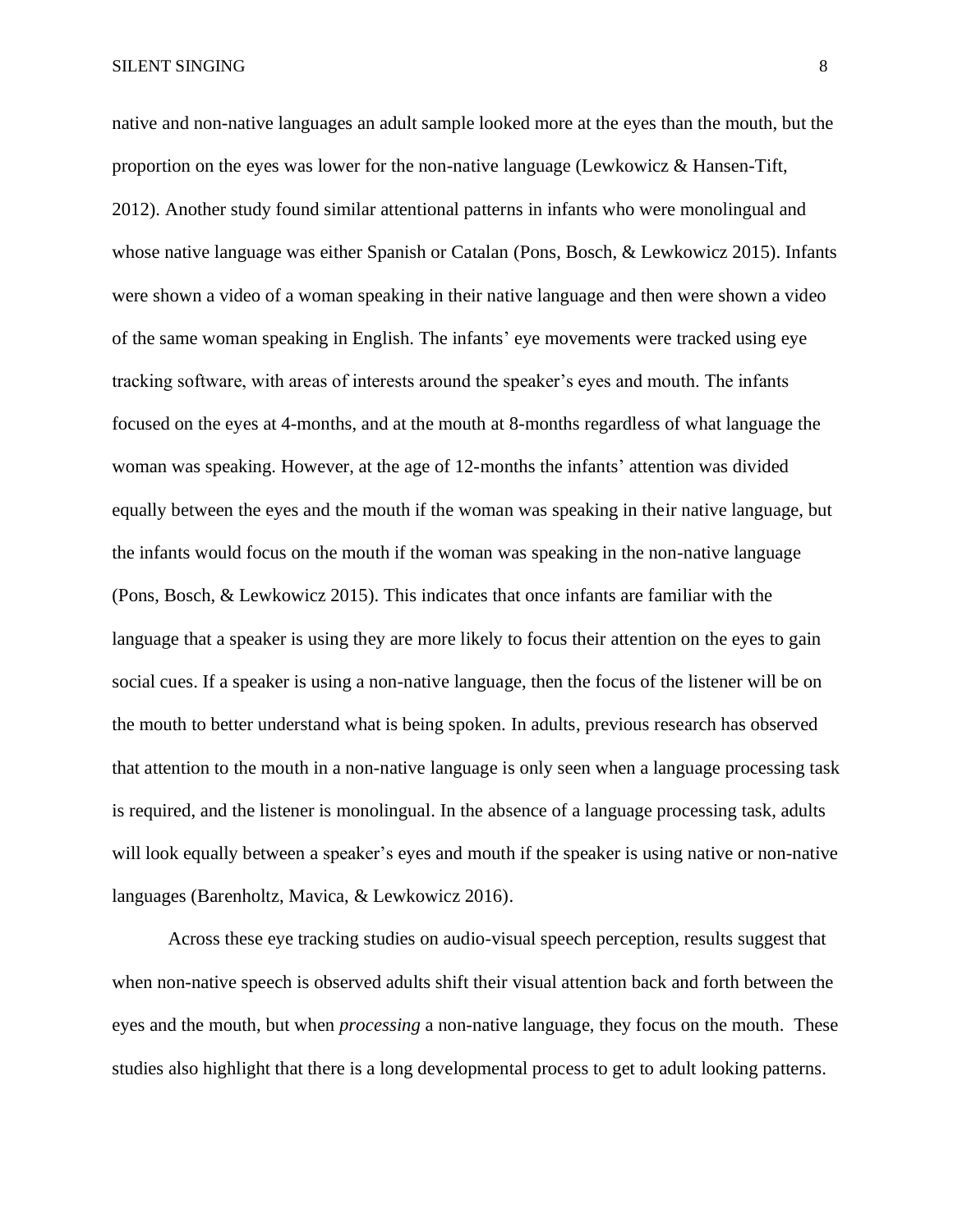First, auditory narrowing occurs before visual attention is split between the eyes and mouth during native speech. This split attention in vision, after the auditory sense has narrowed highlights that we do not know if visual narrowing happens and when during development it might occur. Furthermore, language contains both phonemes and prosody, the rhythm of the language, making it difficult to determine from these studies which aspects of spoken language adults have narrowed to. To understand the perceptual narrowing process in vision we need to use visual stimuli alone to see if there is evidence of visual narrowing to culturally familiar rhythms or languages. By studying the senses separately, a more complete picture of the process of perceptual narrowing of rhythm can be established. Therefore, our study will examine visual narrowing of rhythm using a video of a singer with the audio removed. This will allow us to use the same eye tracking methodology as the previous language studies but isolate the stimuli to just the visual rhythm component. Our question then becomes where will adults' eye gaze focus: on the eyes or the mouth? Also, will these gaze patterns differ across native and non-native rhythms? Given the shifts in attentional focus seen in the previous speech studies, we hypothesize that the gaze will be on the mouth for the Balkan rhythms (non-native) and on the eyes for the Western rhythms (native). Another factor that could contribute to the adults' gaze patterns could be whether or not the individual was born preterm.

Research evidence suggests that preterm infants experience delays in there perceptual development, which also impacts their language development. A longitudinal study by Jansson-Verkasalo et al. (2010) compared premature infant's abilities to distinguish native and non-native phonemes to their full-term peers. To complete this assessment both preterm and full-term infants (ages 6-months, 12-months, and 24-months) listened to clips of an individual speaking in either a native language, or a non-native language while EEG measures were recorded. Language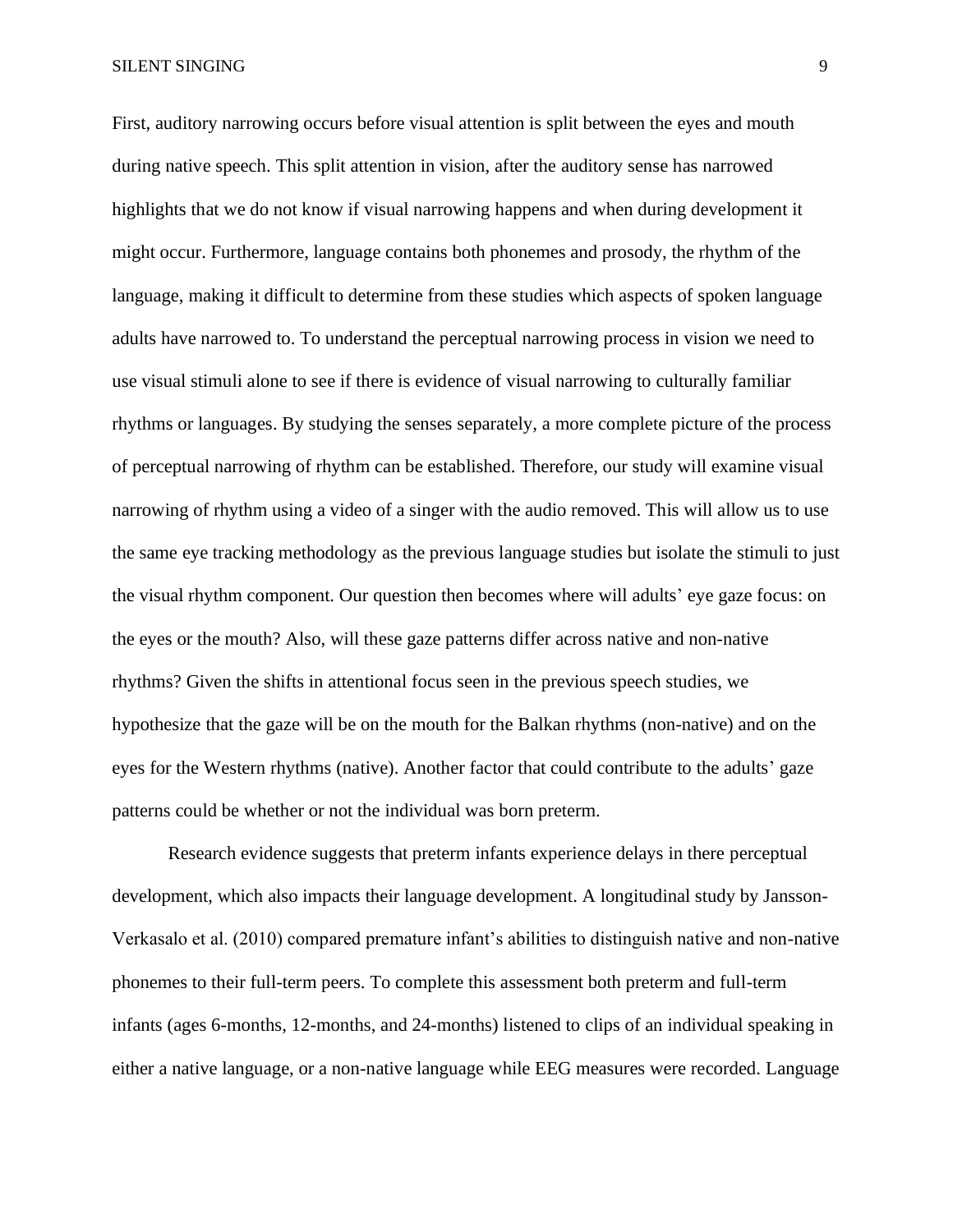assessment surveys were completed by parents about the infants at the ages of 12-months and 24-months. The preterm infants were still able to distinguish both native and non-native phonemes at 12-months-old, while their full-term peers lost this ability between the ages of 6- to 12-months (Jansson-Verkasalo et al., 2010). This narrowing delay is probably related to preterm infants' overall delays in development due to their immature development at birth. Given the delay seen in preterm infants' auditory sense, there will likely be a longer delay in their visual development since vision is the last sense to fully develop during infancy (Bremer, Lewkowicz, Spence, 2012). This poses an interesting developmental question: are there any lasting effects of being born preterm on adults' gaze patterns when identifying visual rhythmic differences? Specifically, do sensory developmental delays that occur early in life for preterm infants impact perceptual narrowing later in life? Therefore, we will also recruit a sample of adults born preterm for our study to help answer these questions.

The current study will examine visual perceptual narrowing, specifically in the field of rhythm perception. The existing literature on perceptual narrowing has focused on auditory narrowing or visual narrowing in other domains such as face processing, but very little is known about how the two senses might narrow together or in relation to each other. The present study will examine adults' ability to visually distinguish differences in rhythms across native (Western) and non-native (Balkan) rhythms that will be presented as videos of a female singer with the audio stream removed. We will test if perceptual narrowing to rhythm occurs in vision just as it has been previously observed for auditory rhythm. Behavioral data will be collected as participants indicate if the sung rhythms in a trial were the same or different. We predict that participants will have a higher rate of accuracy for the Western rhythms than for the Balkan rhythms. We will also look at adult's eye gaze patterns to see if they differ across the native and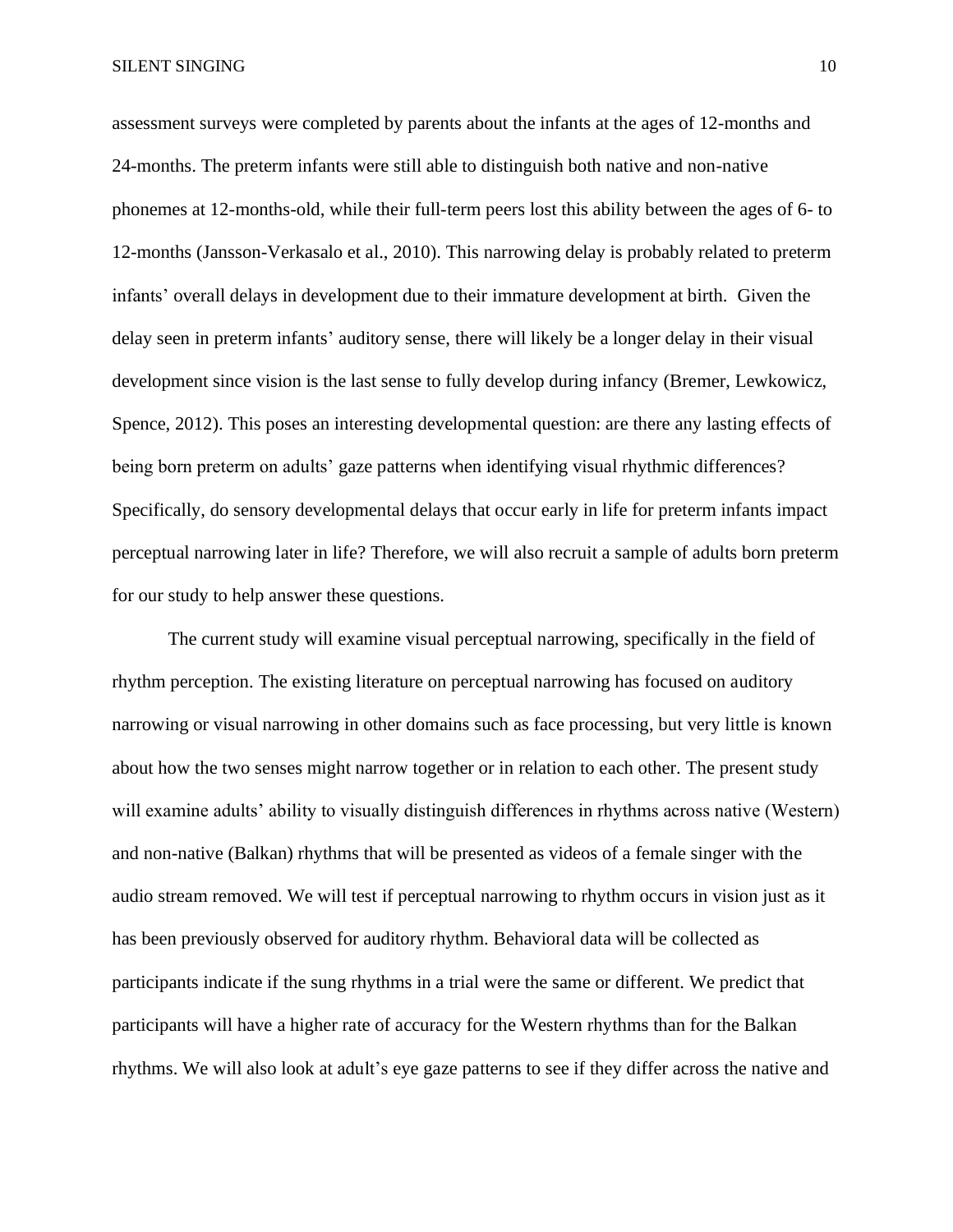non-native rhythms, similar to the way that looking patterns in infants and adults were assessed for the audio-visual speech studies (Pons, Bosch, & Lewkowicz 2015; Lewkowicz & Hansen-Tift, 2012). Specifically, we will be looking to see if adults' eye gaze focuses on the mouth for the Balkan rhythm (non-native) and on the eyes for the Western rhythm (native). The final area of focus will be comparing adults born preterm, at or before 36-weeks gestational age, to their full-term peers, given that preterm infants do not develop as quickly as their full-term peers and experience developmental delays (Jansson-Verkasalo et al., 2010). We will examine if there are any lasting effects of being born preterm on adult gaze patterns when identifying visual rhythmic differences.

#### **Method**

#### **Participants**

Participants were recruited from the Psychology Department participant pool using the Sona system at Bridgewater State University, which allowed participants to receive 1 credit towards course assignments for their participation in this study. Data was collected from 24 participants with self-reported normal vision and hearing. The participants ranged in age from 18 to 24 years with the average age being 19.43 years, and 1 participant not reporting their age. The sample consisted of 4 Males, 20 Females, and 0 who identified as Other. A subset of 7 participants were born prematurely (at or before 36-weeks gestational age) and were specially recruited. These participants either received 1 course credit or \$5 in BSU flex dollars for participating. The prematurely born individuals were recruited via flyers posted on campus in highly trafficked areas such as the academic buildings, dining halls, and on-campus residence halls. An additional 9 participants' data were excluded from the study: the first 3 were excluded as pilot subjects, 4 due to calibration issues with the eye tracker, 1 due to eye tracker system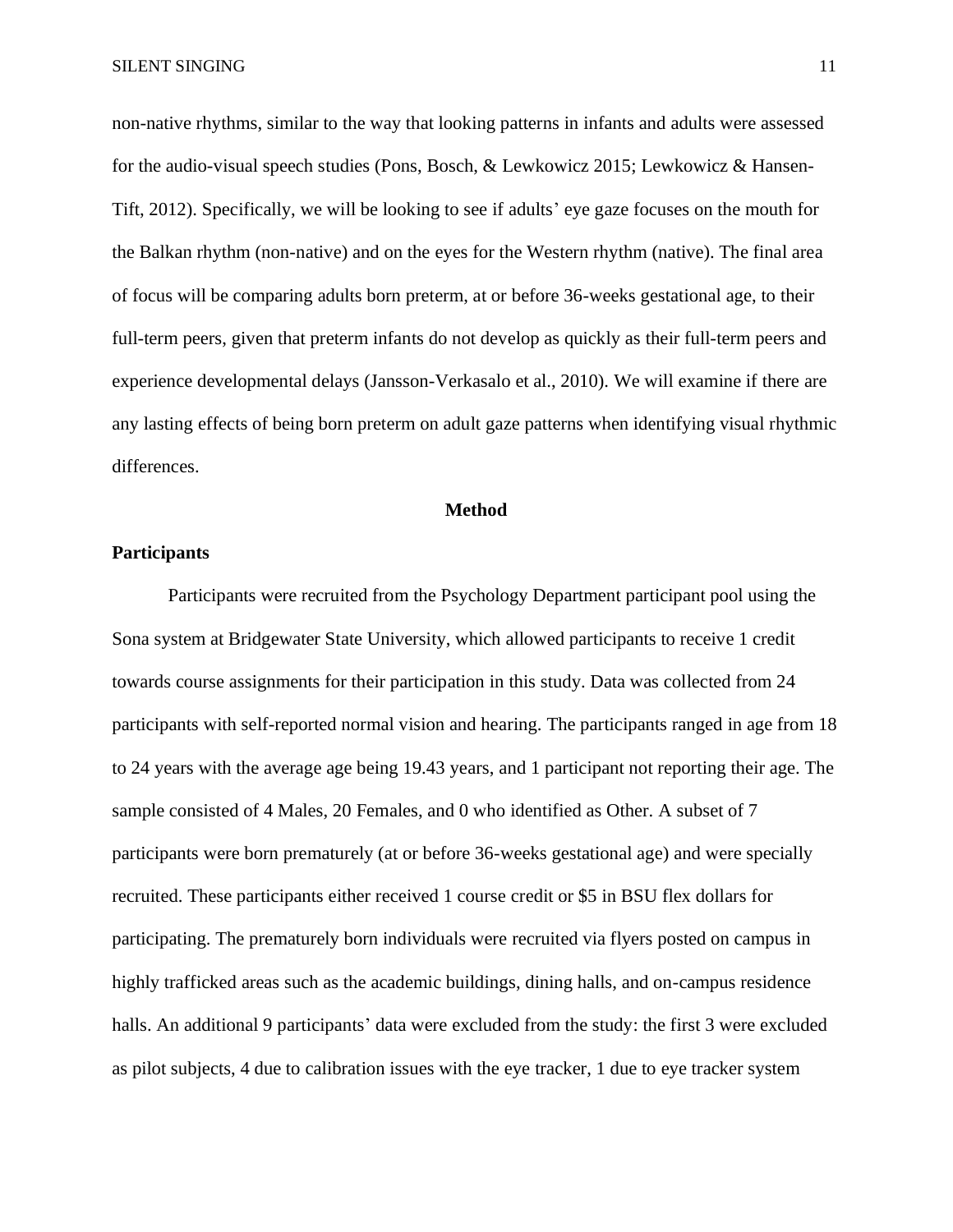malfunction, and 1 due to inattention to the task. All participants signed an informed consent at the start of the study and were able to ask any questions about the procedure.

#### **Stimuli**

Each participant watched a total of 32 trials dived into four blocks of eight trials each. Every trial contained 2 separate videos of a female singing either the same or different Western rhythm or Balkan rhythm. Trials contained pairings of videos with Western only rhythms or Balkan only rhythms, and the audio tracks were removed to produce silent videos. These stimuli constitute the Western and Balkan variables. The order of trials was randomized across blocks such that each pairing of the videos within each culture appeared only once per block. Four different rhythmic patterns, 2 Western, and 2 Balkan, were recorded. Each video featured a woman wearing a black shirt with her hair tied back in a ponytail. The background of the video was black, and the woman had an ear piece on her right ear to hear the stimuli she was singing. The woman was centered in the frame and instructed not to move and to remain neutral in her facial expressions (See Figure 1). These instructions were given to minimize the obvious visual differences across videos to prevent that being a strategy to tell the videos apart. There were minor variations in the woman's movements across the four videos, which were accounted for with adjusted interest areas being applied to the videos for the eye tracking data analysis. The first Western rhythm was in a 4/4 time signature and known by the name "Shave & a Haircut." There were 3 repetitions of this rhythm, creating a video that was 12 seconds long. The second Western rhythm was also in a 4/4 time signature and used the same notes as the first rhythm just arranged differently. There were 3 repetitions of this rhythm, creating a video that was 12 seconds long. The first Balkan rhythm was in a 7/8 time signature and had a grouping pattern of 322. There were 4 repetitions of this rhythm, creating a video that was 8 seconds long. The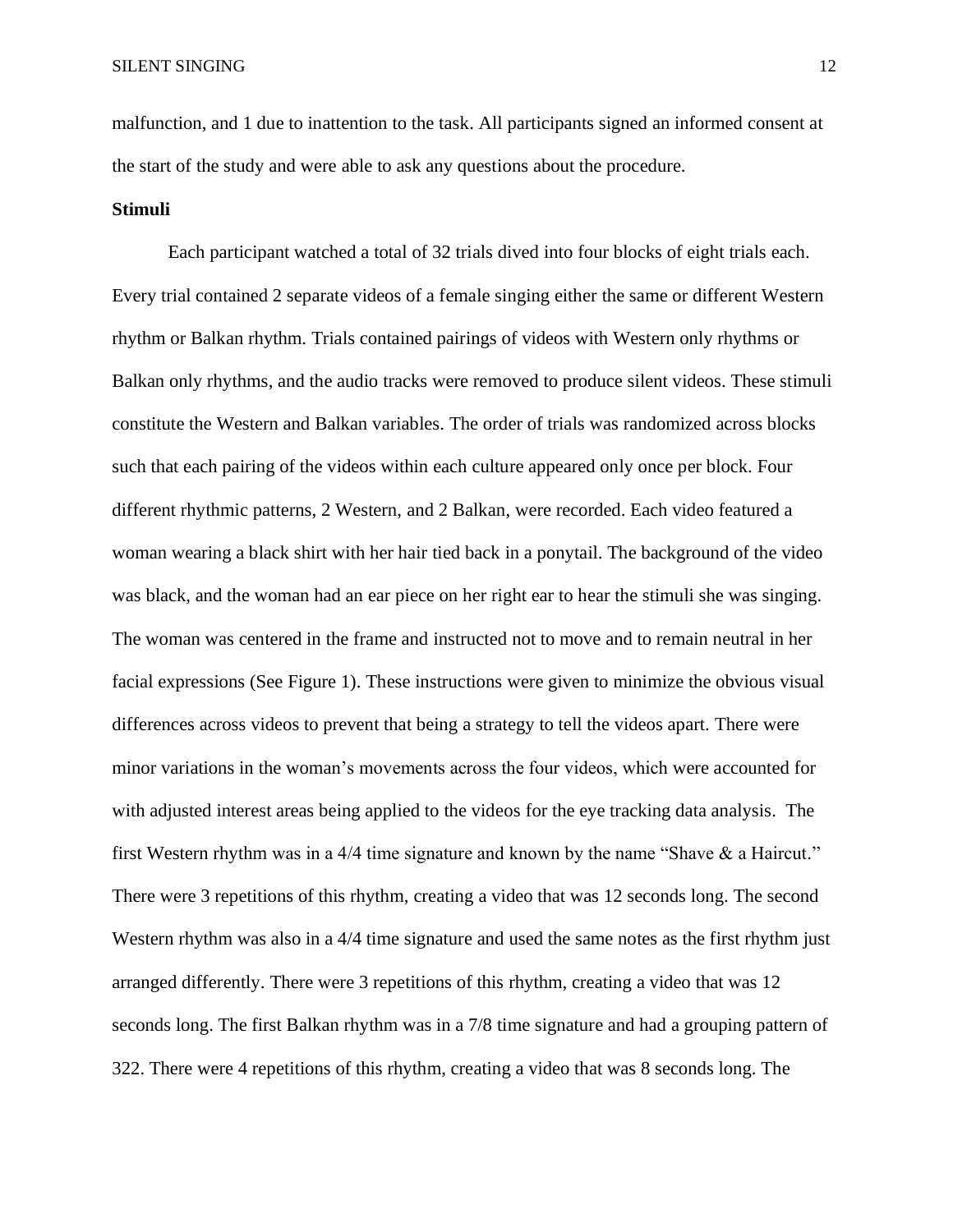second Balkan rhythm was also in a 7/8 time signature and was a rearrangement of the same notes in the primary Balkan rhythm to form a 233 grouping (See Figure 2 for notation of the 4 rhythms). There were 4 repetitions of this rhythm, creating a video that was 8 seconds long. The videos within the same time signatures were the same length and number of repetitions of the rhythm. The differences in time signature led to differences in the lengths of the rhythms because of tempo differences across the cultural conditions. That is why there were no trials pairing Western and Balkan rhythms together. Within the cultural pairings, the two videos presented on each trial were either the same or different rhythms creating our same versus different variable. **Procedure**

The study began by calibrating participants' eyes with the eye tracker. To calibrate a participant the researcher first manually adjusted the infrared camera focus to best detect the pupil and the corneal reflection of the individual participant's eyes. The pupil is the darkest point in the eye and the corneal reflection is the lightest point in the eye. The eye tracker uses these two points to follow the participant's eye gaze around the screen. During the calibration sequence there were 9 white dots with a black center that appeared on a black screen. Participants were instructed to react to the appearance of each dot individually and try not to anticipate where the next dot would be. After the calibration sequence, a validation sequence was administered that had the same set-up as the calibration sequence with a series of 9 dots appearing on the screen. The validation stage reported the maximum error in the calibration defined by two different error numbers, known as the right error and the average. These numbers indicate whether a validation was successful or if there was a high error in the calibration and it needed to be repeated. The error numbers must be at or under 0.5 for the right error and at or below 1.0 for the average. If a participant could not be calibrated successfully after 5 attempts,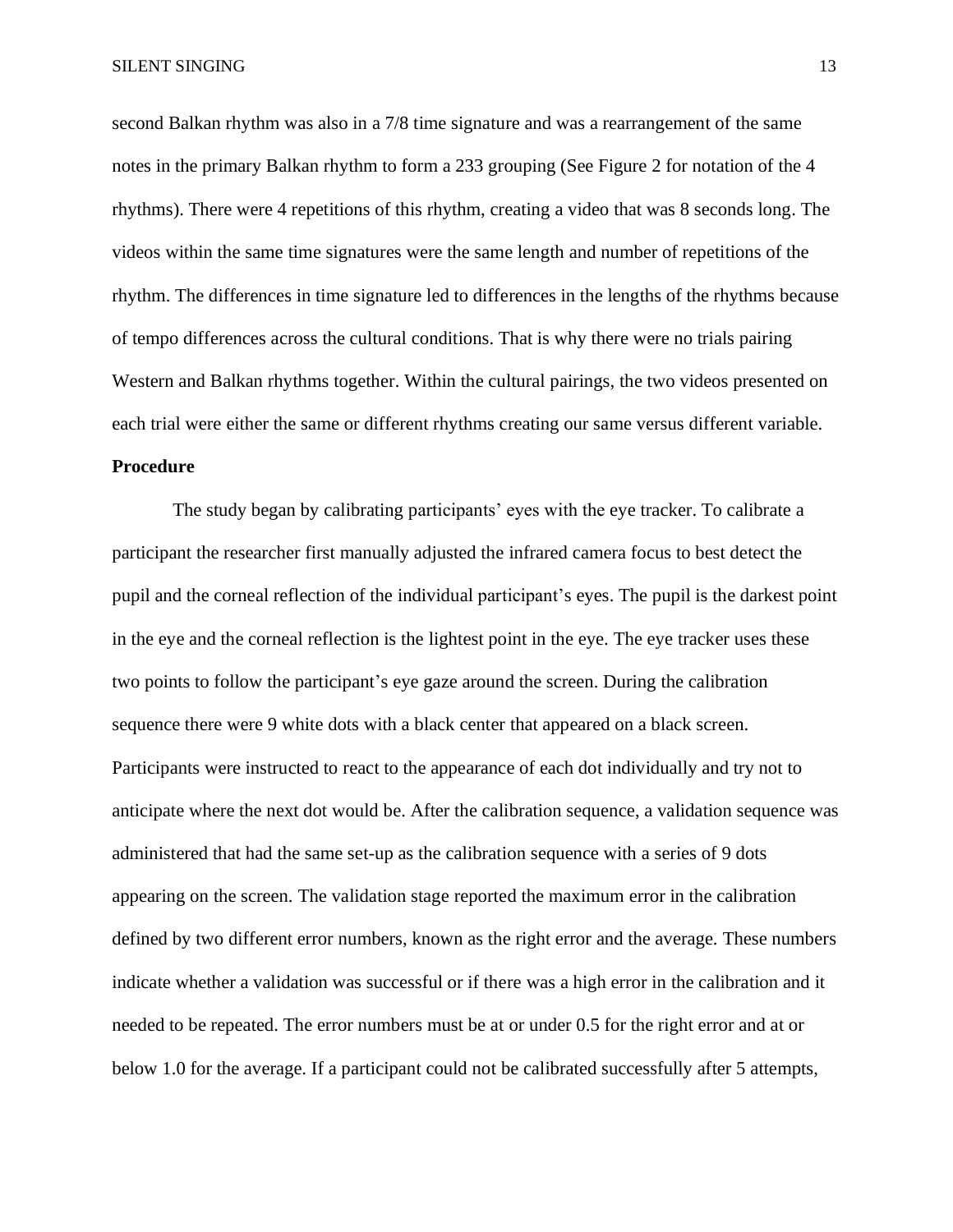then they were excluded at this stage because the study would not produce valid data without a successful calibration. As previously stated, 4 participants were excluded at this stage due to inability to calibrate.

Once the participants' eyes were calibrated they began the study by following the instructions on the screen to start each video with a space bar press. Participants were not told what made the videos different; they were just asked if the two videos were the same or different. No further instructions on how to determine the differences were given even if the participants asked. This was done to keep the method consistent with the past studies that had both infant and adult participants. At the end of the second video in each trial the participant answered whether the two videos were the same or different with a keypress. Stickers were placed on the keyboard to mark the response keys. An "S" sticker was placed over the F key to indicate "Same" and a "D" sticker was placed over the J key to indicate "Different." Participants were instructed to keep their index fingers on the labeled keys with their thumbs on the space bar.

Eye tracking software tracked where the participants were looking throughout the videos. For data analysis areas of interest (AOI) were applied on the singer's face and defined for each video (See Figure 1 for an example of the AOI on the singer's face). The areas were the mouth, the eyes, and the entire face. Table 1 lists the total pixel count for each AOI per video. The interest areas were defined by a rectangular interest area over the eyes and another rectangular interest area over the mouth and a contoured interest area that outlined the face. The proportion of looking to each AOI per video was calculated using the dwell time in each AOI (eyes or mouth) divided by the dwell time in the face AOI per video. The mean proportion of looking was calculated across trial types for each participant as the dependent variable.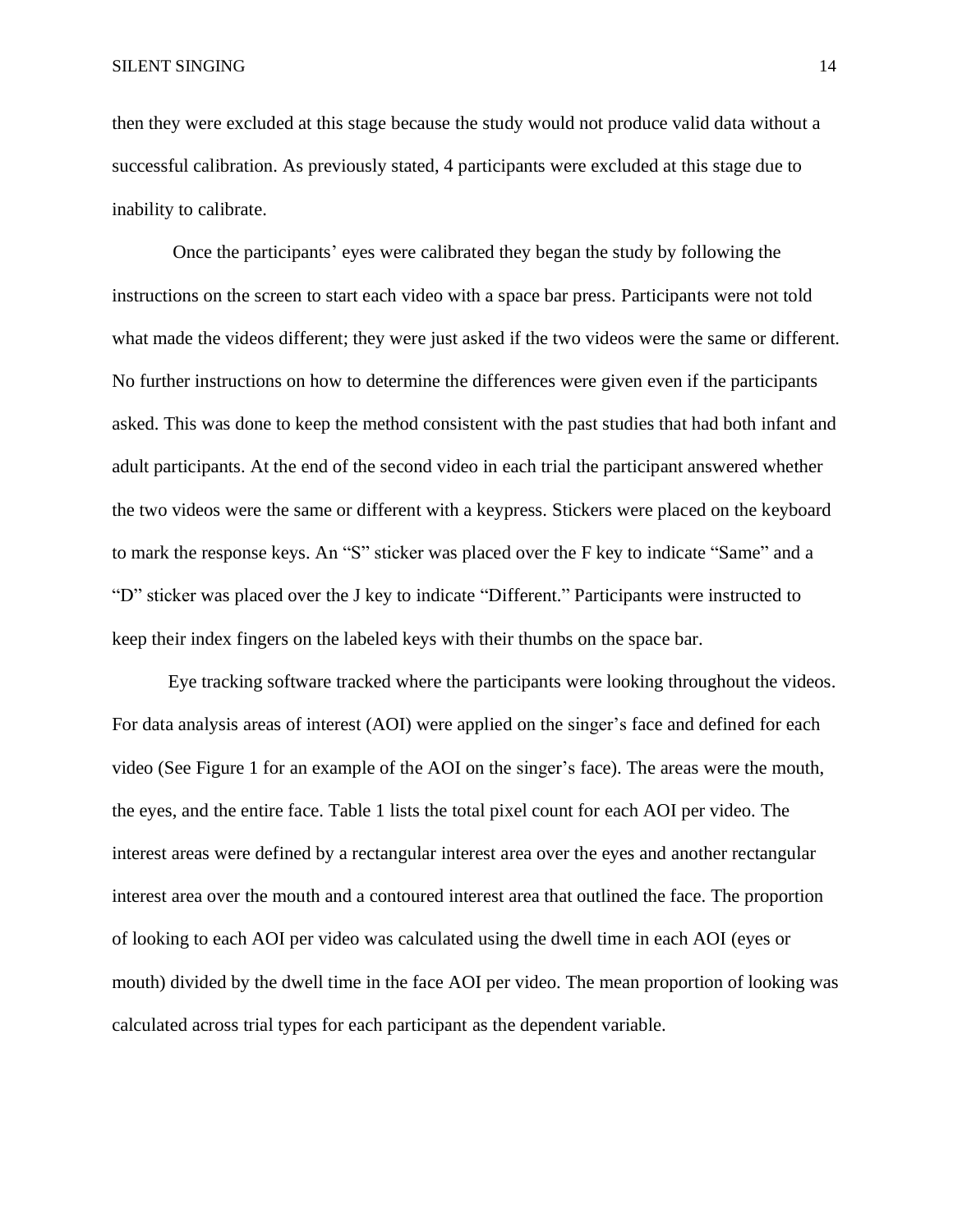At the end of the study the participants completed two surveys. One asked about the participants' thoughts on the study and their demographics information, and the other asked about their previous experiences with music, such as: Did you use any strategies to complete the task? Do you play any musical instruments or sing in choirs? Do you listened to music from nonwestern cultures? Were you born full-term or prematurely? (See Appendixes A-B for copies of the surveys). These surveys were either administered on paper (15 participants) or using a tablet (18 participants, including excluded participants) to collect electronic responses via Qualtrics. The survey method was switched to Qualtrics to save the data digitally which made analysis faster.

#### **Results**

#### **Behavioral**

An independent samples t-test was conducted to test for difference in Preterm ( $n = 7$ ) vs. Full-term  $(n = 17)$  participant's overall accuracy. No significant difference was found for Preterm vs. Full-term on accuracy  $(t(11.87) = 0.53, p = 0.609,$  equal variance not assumed). Therefore, we collapsed across this variable, combining Preterm and Full-term accuracy data.

We conducted a paired-samples t-test with Western mean percent accuracy (74.48%) versus Balkan mean percent accuracy (65.63%) and found a significant difference with participants demonstrating higher accuracy for the Western rhythms,  $(t(23) = 3.02, p = 0.006)$ . This finding indicates that participants were significantly more accurate in their ability to correctly identify differences in the Western rhythms than they were in the Balkan rhythms (See Figure 3).

We also correlated the years of musical training with the accuracy scores across cultures. Mean years of musical training reported was  $3.17$  years (SD = 4.26 years), ranging from 0-14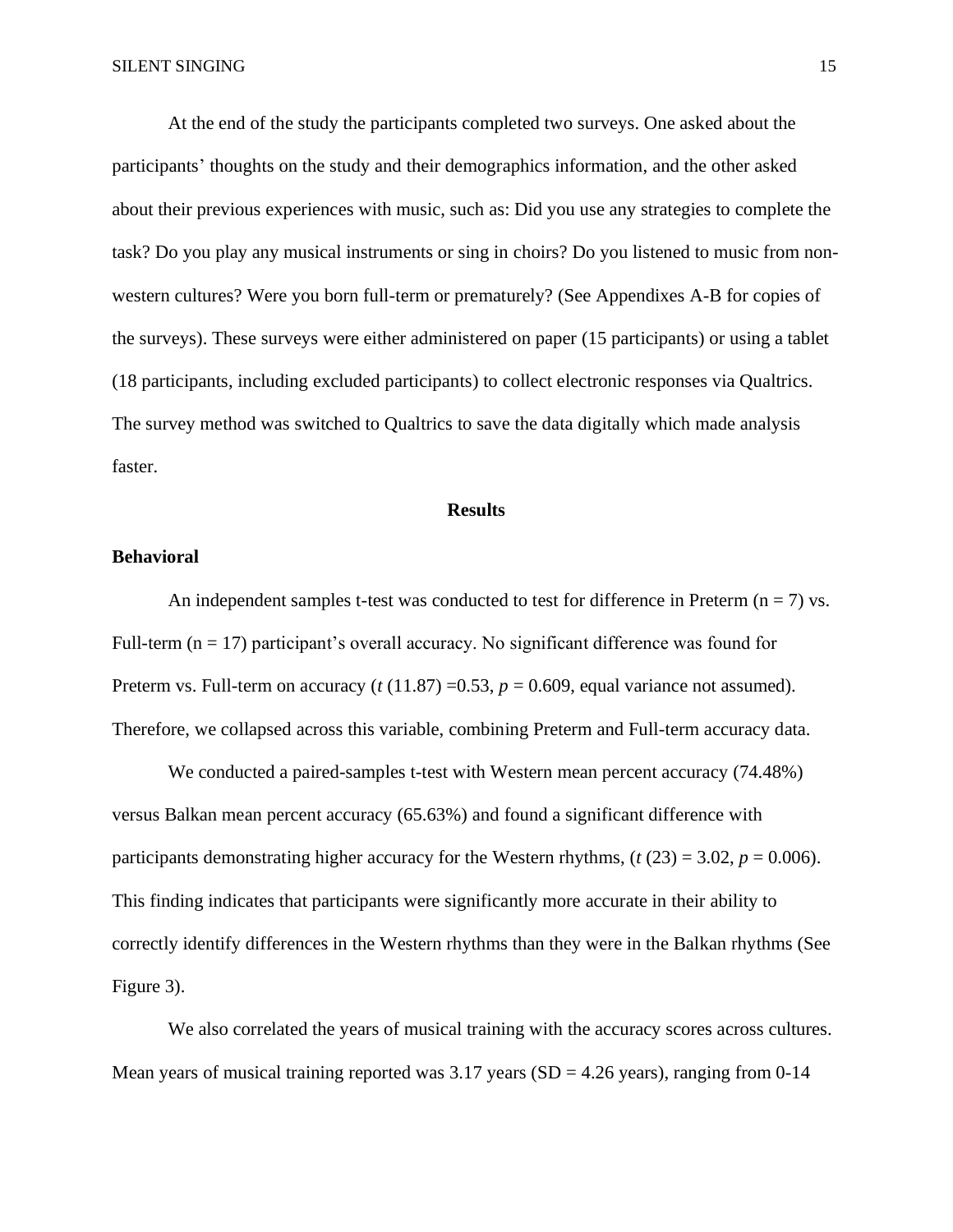years. We found that years of musical training positively correlated with accuracy for the Balkan rhythms,  $r = 0.41$ ,  $p = 0.045$ . This indicates that as participants years of music training increased, their accuracy in identify the Balkan rhythms increased. This correlation suggest that musical training can reduce or mitigate perceptual narrowing's effects. None of the other self-reported measures resulted in significant correlations.

#### **Eye tracking**

For the eye tracking data, we calculated the proportion of looking time to the mouth versus the eyes for each video. To calculate the proportions, we took the total dwell time in the AOI of the mouth and the eyes and then divided each number by the total dwell time on the face per video to obtain the proportion of dwell time per AOI.

A 2x2x2x2x2 mixed factor ANOVA was conducted on the mean dwell time proportions to examine all possible outcomes and interactions. The within-subjects variables were Rhythmic Culture (Balkan vs. Western), Same versus Different trial condition, Accuracy of response (Correct vs. Incorrect), and Area of Interest (Mouth vs. Eyes). The between-subjects factor was the participants' birth timing (Full-term vs. Preterm). The within-subjects main effect of Area of Interest was significant,  $F(1, 12) = 6.99$ ,  $p = 0.021$ . Overall participants spent more time looking at the mouth than the eyes in any condition. No other within-subjects main effects were significant,  $p > 0.05$ . The between-subjects main effect of birth timing (Full-term vs. Preterm) was not significant,  $F(1, 12) = 0.64$ ,  $p = 0.439$ . There was no difference in the gaze patterns for full-term versus preterm adult participants. There was one significant interaction. The variables of Same vs. Different trials by Accuracy by AOI interacted, *F*(1, 12) = 5.27, *p*= 0.041. Given that this interaction did not have the key variable of the experiment involved, Rhythmic Culture, this interaction did not pertain to the research questions at hand. No other interactions were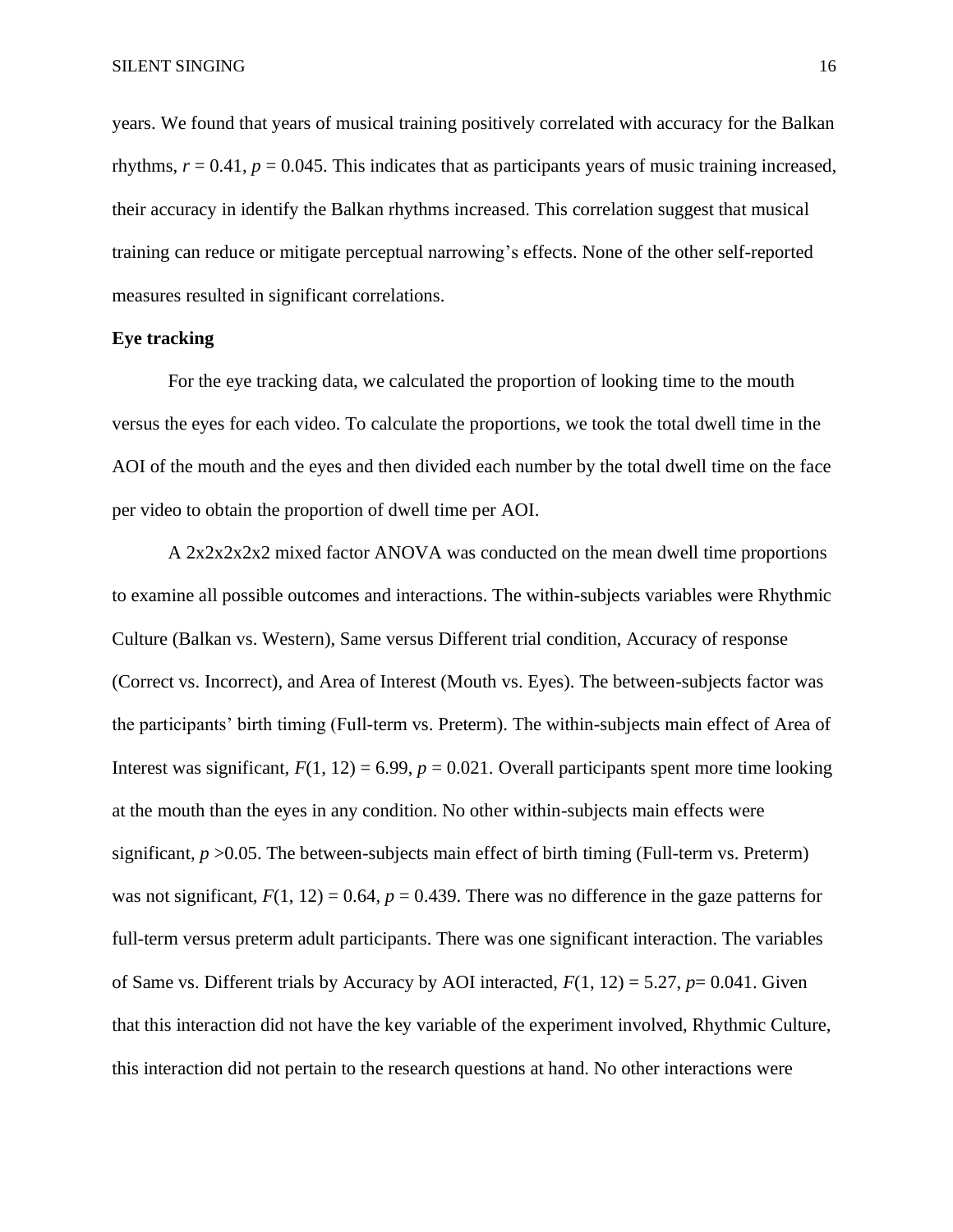significant,  $p > 0.05$ . With minimal significant results from this overall ANOVA we proceeded to collapse across variables to examine our specific hypotheses for the eye data.

A 2x2 repeated measures ANOVA was conducted on the mean dwell time proportion data. The within-subjects factors were gaze proportions at the mouth versus the eyes and Rhythmic Culture (Balkan vs. Western). The main effect of Area of Interest was significant in this ANOVA, just as it was in the overall ANOVA,  $F(1,23) = 18.04$ ,  $p = 0.00$ . The main effect of Rhythmic Culture was not significant,  $F(1,23) = 1.04$ ,  $p = 0.319$ . The interaction of Area of Interest by Rhythmic Culture was not significant  $F(1,23) = 0.49$ ,  $p = 0.492$ . These findings indicate that there were significant differences in dwell time per the different AOI, however this significance was not related to the different cultural conditions (See Figure 4). These findings were different than what we hypothesized would occur across the different rhythmic cultures. Even though behaviorally there is a significant difference in accuracy across rhythmic cultures, visually there is no difference across AOI dwell times by rhythmic cultures.

#### **Discussion**

This study took a novel approach by combining eye tracking data and a behavioral measure to gain a holistic view of visual perceptual narrowing. Instead of relying solely on behavioral data to record the participants experience of narrowing, we also collected eye tracking data on participants' gaze patterns to have a measure of visual attention. The participants had a specific task to perform, Same/Different judgements, while collecting their eye data to keep the participants focused on the task and using their vision to solve the task. The results of this study produced some interesting findings. First, the behavioral data indicated perceptual narrowing to the culturally familiar rhythms, Western rhythms, with significantly higher accuracy for the Western rhythms than the Balkan rhythms, as was hypothesized. We also discovered that years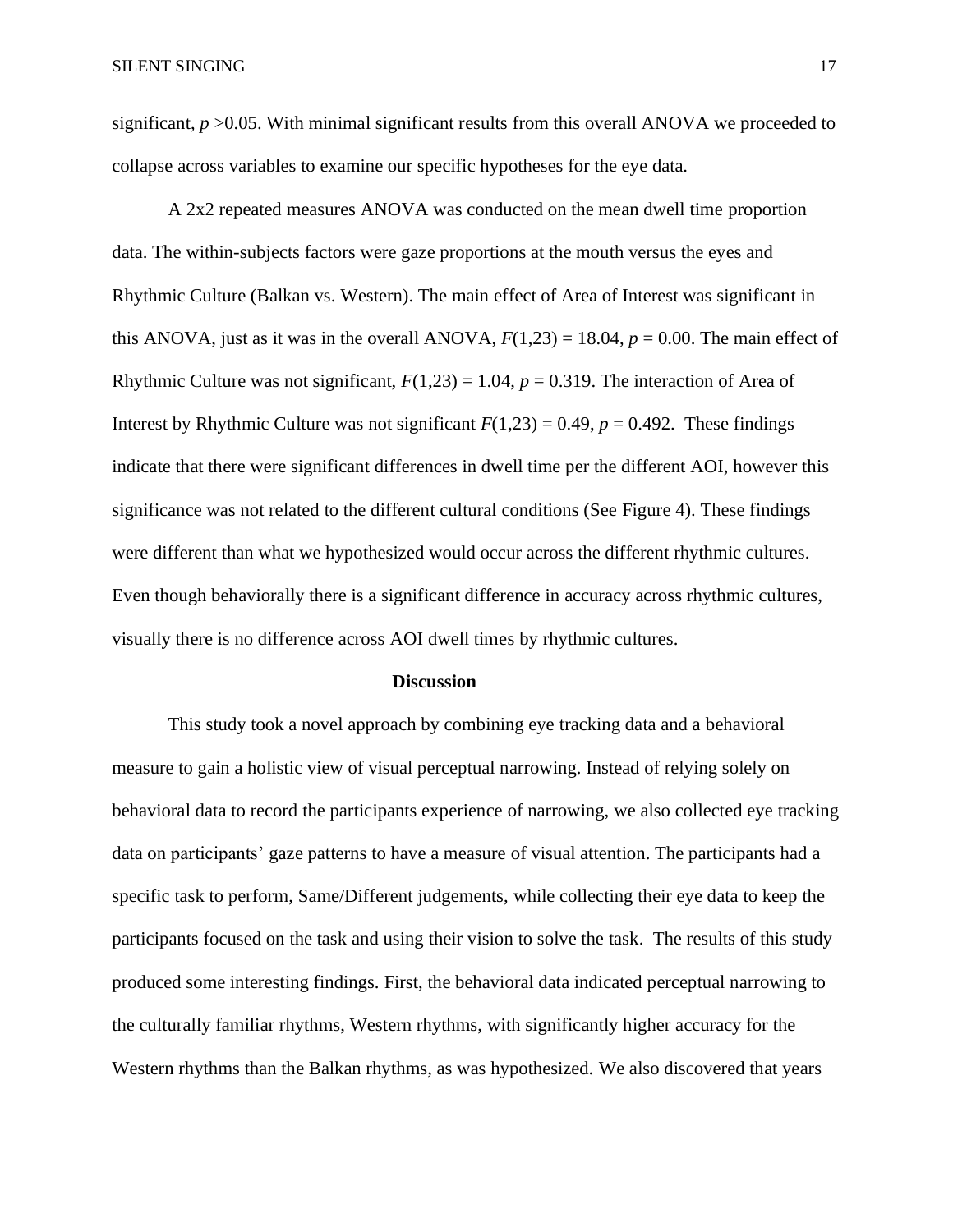of music training correlated with higher accuracy for the Balkan rhythms. This could be due to exposure to music from other cultures during musical training, as well as, exposure to music in a variety of time signatures. This correlational effect of musical training further supports that the behavioral data was measuring perceptual narrowing to visual rhythms. The participants with the higher exposure to these unfamiliar time signatures, through musical training, showed less perceptual narrowing by more accurately detecting the changes in the Balkan rhythms compared to the participants with no music training.

While the behavioral data provides evidence of perceptual narrowing to visual rhythms the eye data is a bit more complicated to understand. We did not see the anticipated looking patterns of focusing on the eyes for the Western rhythm and the mouth for the Balkan rhythm. Instead, we found that the participants focused on the mouth for the majority of the videos, regardless of the cultural condition. There are a few possible reasons for the observed gaze patterns. One possible reason is that the visual only singing stimuli were atypical for the participants and they did not view them as they normally would an audio-visual face, such as the ones seen in the speech studies we drew our hypotheses from (Pons, Bosch, & Lewkowicz 2015; Lewkowicz & Hansen-Tift, 2012). Furthermore, the signer was instructed to limit other movements and facial expressions, which resulted in stimuli with the only difference being mouth movements that naturally capture attention due to motion. Also, with limited facial expressions there was not much motivation to look for expression in the eyes that would typically be seen in social encounters since no social cues were being given. Thus, the control of the singer's movements may have inadvertently directed the participants to stay on the mouth throughout the experiment.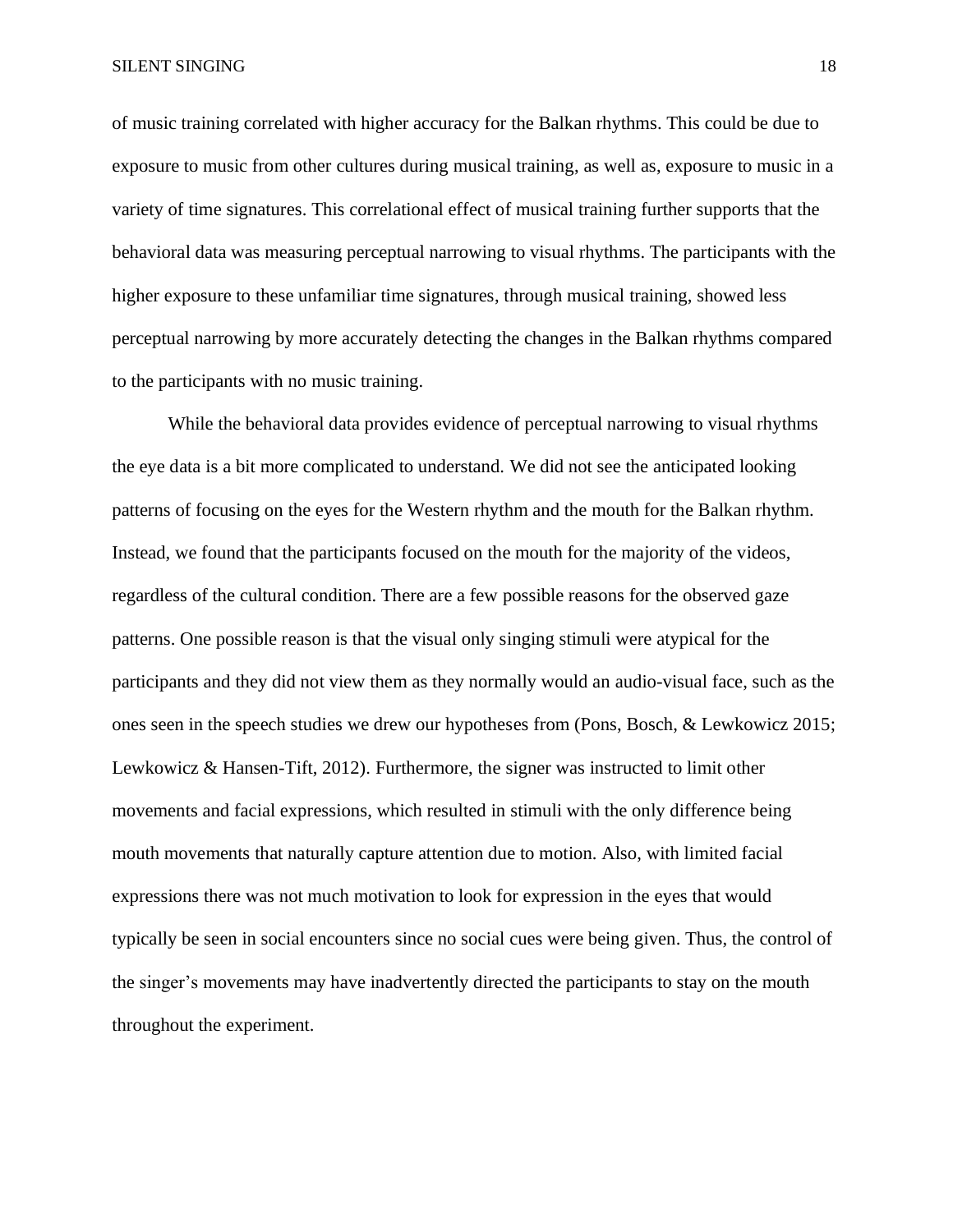Another way to look at these gaze patterns is that visual perceptual narrowing might be more complex than originally thought. When considering the eye data and the behavioral data together as one combined data set, it does support the idea of perceptual narrowing. The accuracy data demonstrates the typical pattern of narrowing, but this is occurring in the context of the participants looking equally at the mouth across both rhythmic conditions. Thus, the same visual attention is resulting in different perceptual outcomes. This suggests that visual attention alone does not lead to the perception of the visual rhythms, it is actually more important *how* the participants processed the visual information. The research on perceptual narrowing in languages provides evidence that listeners have more narrow perceptual categories within one's native language and more broad categories in one's non-native languages (Eimas et al., 1971). These broader categorical boundaries mean the listener can no longer hear differences within these categories because the listener no longer perceives specific elements of the non-native language like they do in their native language. Instead they perceive broad categories across the non-native language's sounds. The same process could be occurring with the visual rhythms in this experiment. The Western rhythms, that are the native rhythms, have smaller boundaries for differences in the patterns within a 4/4 meter, and therefore, the two Western visual rhythms can easily be seen as different. But the complex Balkan rhythms may just be categorized as one complex rhythm and the participants can no longer interpret the difference in these complex visual rhythms, even when directly watching the lips moving. The fact that there is a behavioral difference with no difference in gaze patterns actually follows along with the idea of categorical perception boundaries changing within and across native and non-native stimuli as a result of perceptual narrowing.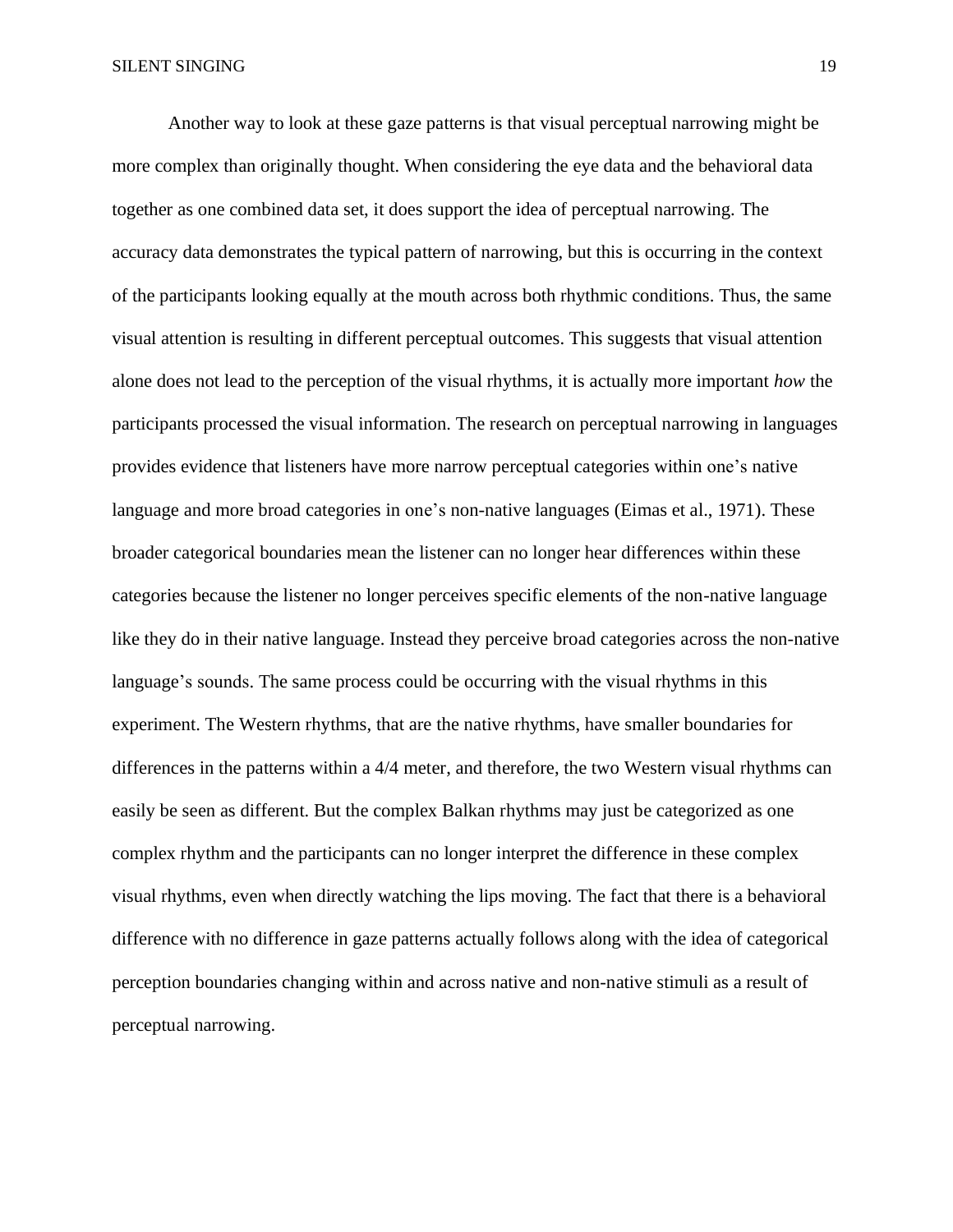Lastly, we did not find any significant interaction between birth timing (preterm vs. fullterm), however this could be due to the small sample size of preterm participants. More research would need to be conducted to determine if there are any lasting visual perceptual effects of being born preterm.

#### **Limitations**

This study had a few limitations mainly centered on the stimuli. One confound was the different tempos across the cultural rhythms that arose from the different time signatures between the Western and Balkan rhythms. The Western rhythms were in a 4/4 time signature but the Balkan rhythms were in a 7/8 time signature which also made the tempos different between the categories. With differences in tempo the rhythms' lengths were not equal. This resulted in the stimuli having a different number of repetitions of the rhythms across the different cultures. Even though the stimuli for the Western rhythms were 12 seconds long, there were only three repetitions of the rhythm; compared to the stimuli for the Balkan rhythms which were 8 seconds long but had four repetitions due to the faster tempo of the Balkan rhythms. We decided that it was more important to use the representative rhythmic/time signatures for each culture's rhythm rather than construct artificially controlled rhythmic patterns to match the length of the stimuli, as these may not be as representative of the two cultures true rhythmic structures. Given that this is the first study looking at visual rhythm perceptual narrowing an accurate baseline was important. The only real limitation this presented in the design was that we could not have trials comparing across the cultures because of the difference in length and tempo.

Another possible limitation of this study was the actual Balkan rhythms used as the stimuli. Due to the arrangements of the notes it is possible for the different rhythms to be mistaken for the same rhythm if a participant looked away from the screen at the beginning of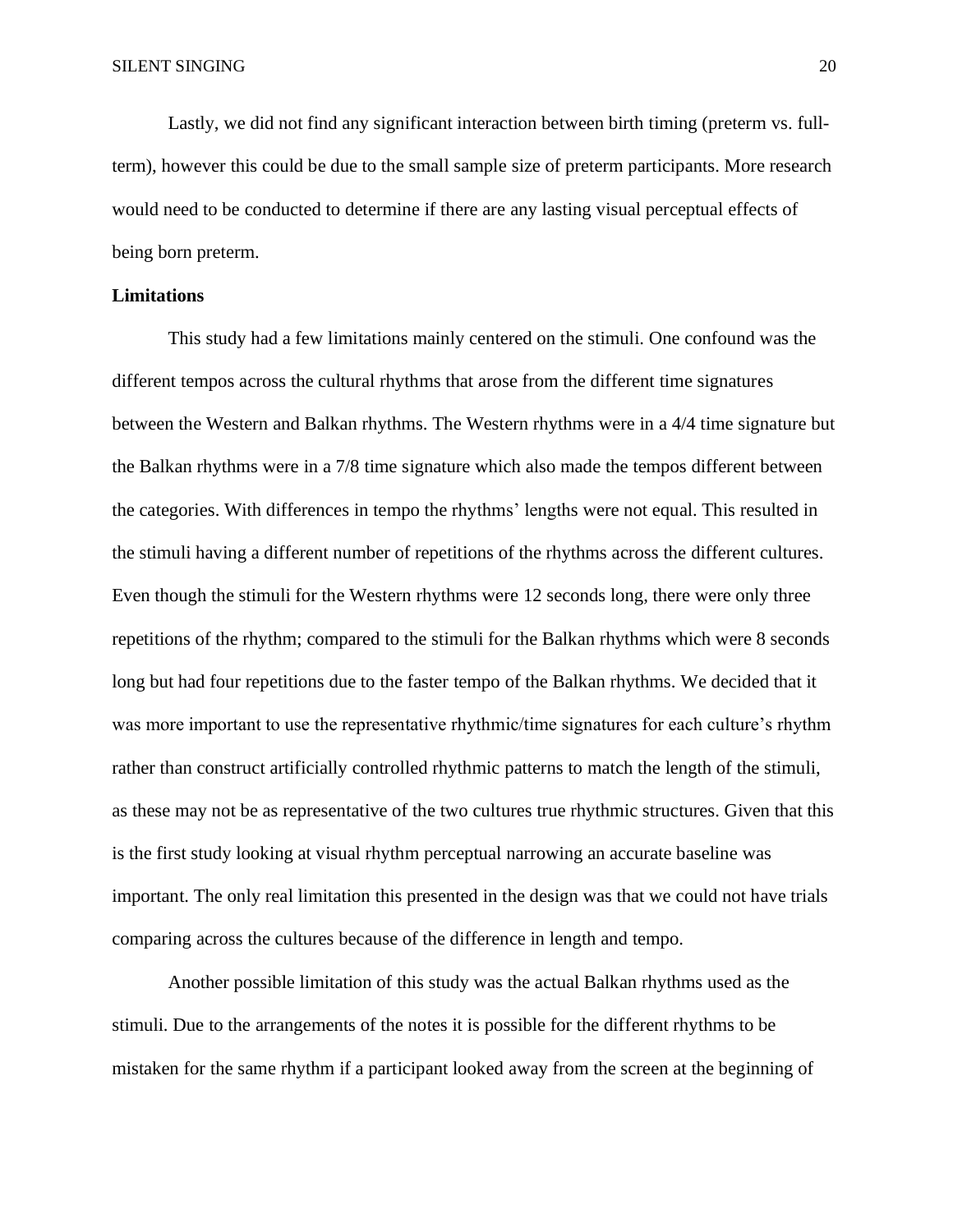the pattern and started grouping the rhythms from the middle for both Balkan rhythms (See Figure 2). Although this was not likely to happen given that the participant had to hit the space bar to start each video forcing their attention to be on the screen when the stimuli began. Additionally, if a participant had several years of music training then they might couple together the end of the second note with the beginning of the third note and view the videos as the same. However, the population sampled for this study was not highly trained in music (3.17 mean years of training) so it is very unlikely that this occurred with any of the participants. In fact the correlation between musical training and Balkan accuracy actually suggested the trained musicians were better at telling the rhythms apart and were not confusing their groupings.

Finally, it is possible that participants were more focused on trying to identify differences in the videos, such as small head movements or eye blinks, rather than differences in the rhythms. One way to control for this in future studies would be to give the participants instructions at the start of the study explicitly stating that they will be asked to identify if the rhythms were the same or different. This direction could help ensure that participants are looking to identify rhythmic differences.

#### **Future Directions**

Given this was the first study to examine perceptual narrowing for visual rhythm and use this combined methodology, this study served as a baseline for the field to move forward. There are several modifications that could be made to the study proceeding forward to help refine the design and more precisely measure visual perceptual narrowing. The stimuli could be recreated to control for the tempo confound. This would involve either slowing down the Balkan rhythms or speeding up the tempo of the Western rhythms while still maintain the original difference in grouping and beat. This could possibly be done by finding a style of Western music that has a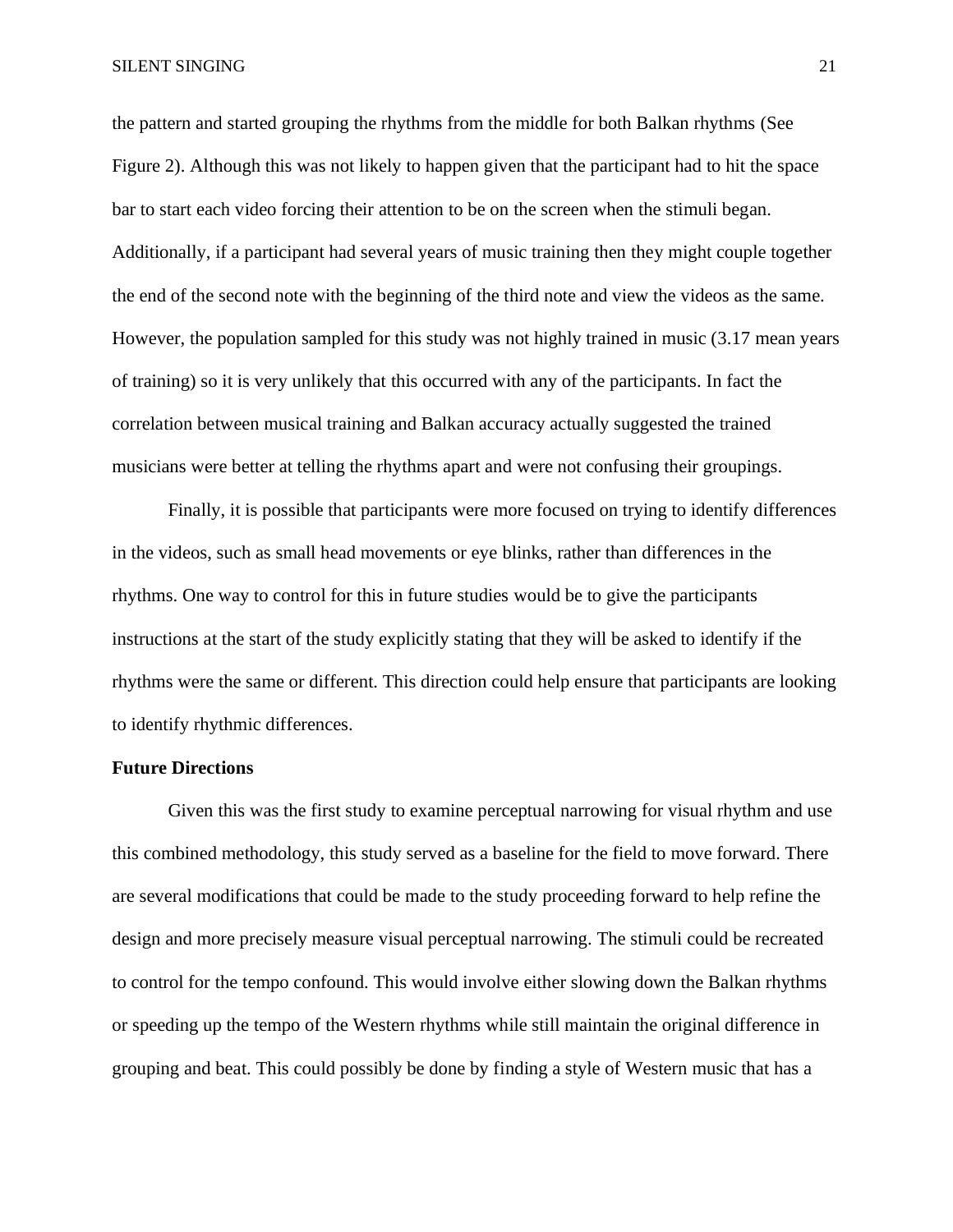faster rhythm that might be closer to the typical Balkan tempo, such as Western rock music. This would remove the possibility that the faster tempo made the Balkan rhythms more difficult to decipher. These changes would allow the videos to be the same length and the same number of rhythm repetitions.

Another change that could be made to the stimuli would be to have the singer have more facial expressions. In the current stimuli, the woman singing was instructed to remain neutral in expression and to not move around during the video. Her faced remained neutral throughout the entire video clip which makes her mouth the only movement in the video. There is a chance that participants were drawn more to the mouth due to the movement because this was the only movement in the stimuli (as suggested before). If the singer were to exhibit facial expression more similar to the typical expressions during a vocal performance, then participants might have more variation in their looking patterns. Due to the lack of expression, participants may not have been looking for social cues at the eyes because no social cues were being given. A more natural expression could promote more real-world response to the stimuli and heighten differences in gaze patterns.

This study used a novel approach to study visual perceptual narrowing. Even though our eye data varied from our original hypothesis, this study still provides a valuable beginning to the field of visual perceptual narrowing. Our behavioral data provides the first evidence of visual perceptual narrowing to culturally familiar rhythms. The eye data indicates that perceptual narrowing is more complex than we originally thought; even though participants were looking at the mouth during both cultural conditions, they were processing the visual information very differently. This study was an important first step in understanding visual perceptual narrowing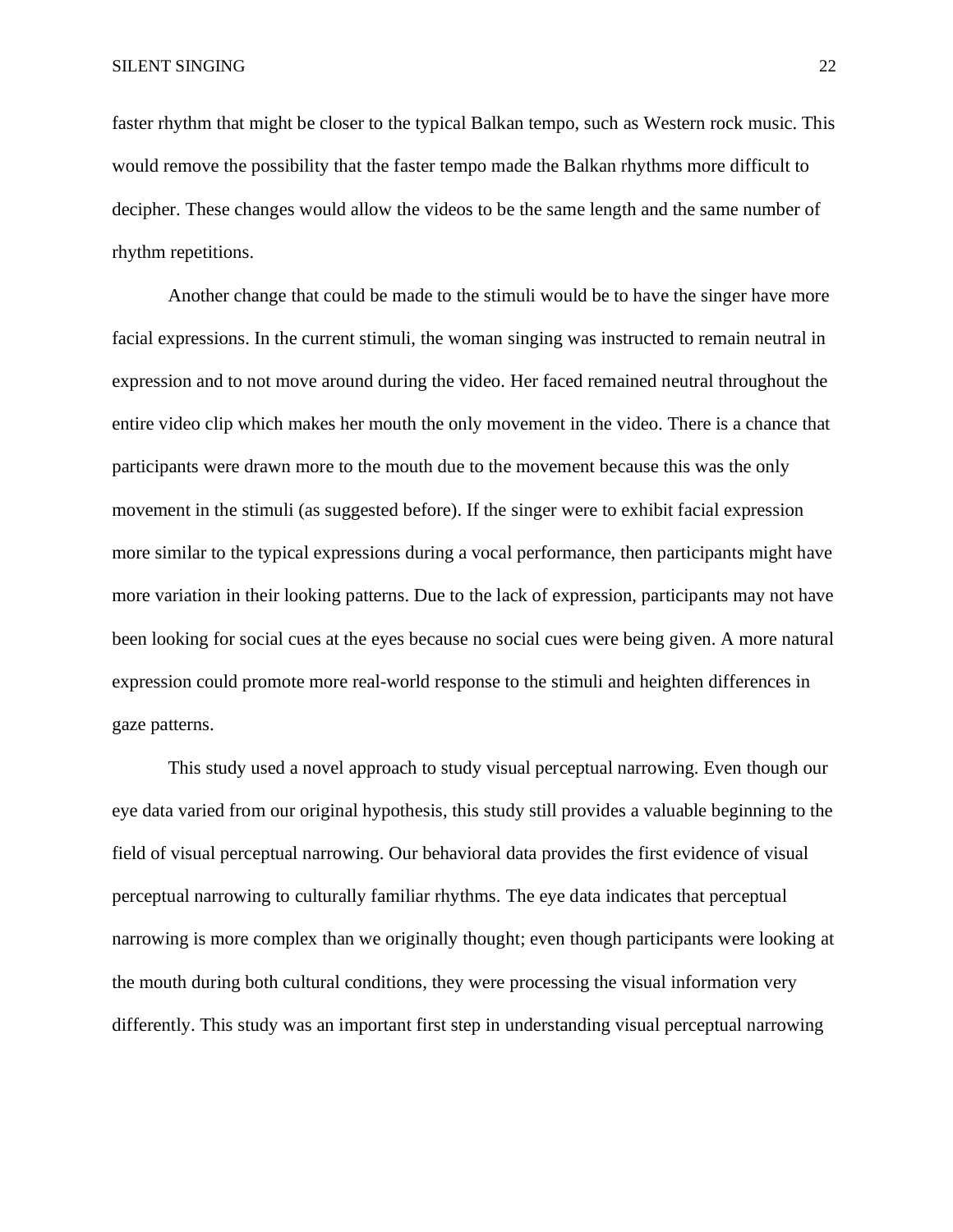and enculturation to music across our senses, while also providing a new methodology that can be used in future studies of visual perceptual narrowing across domains.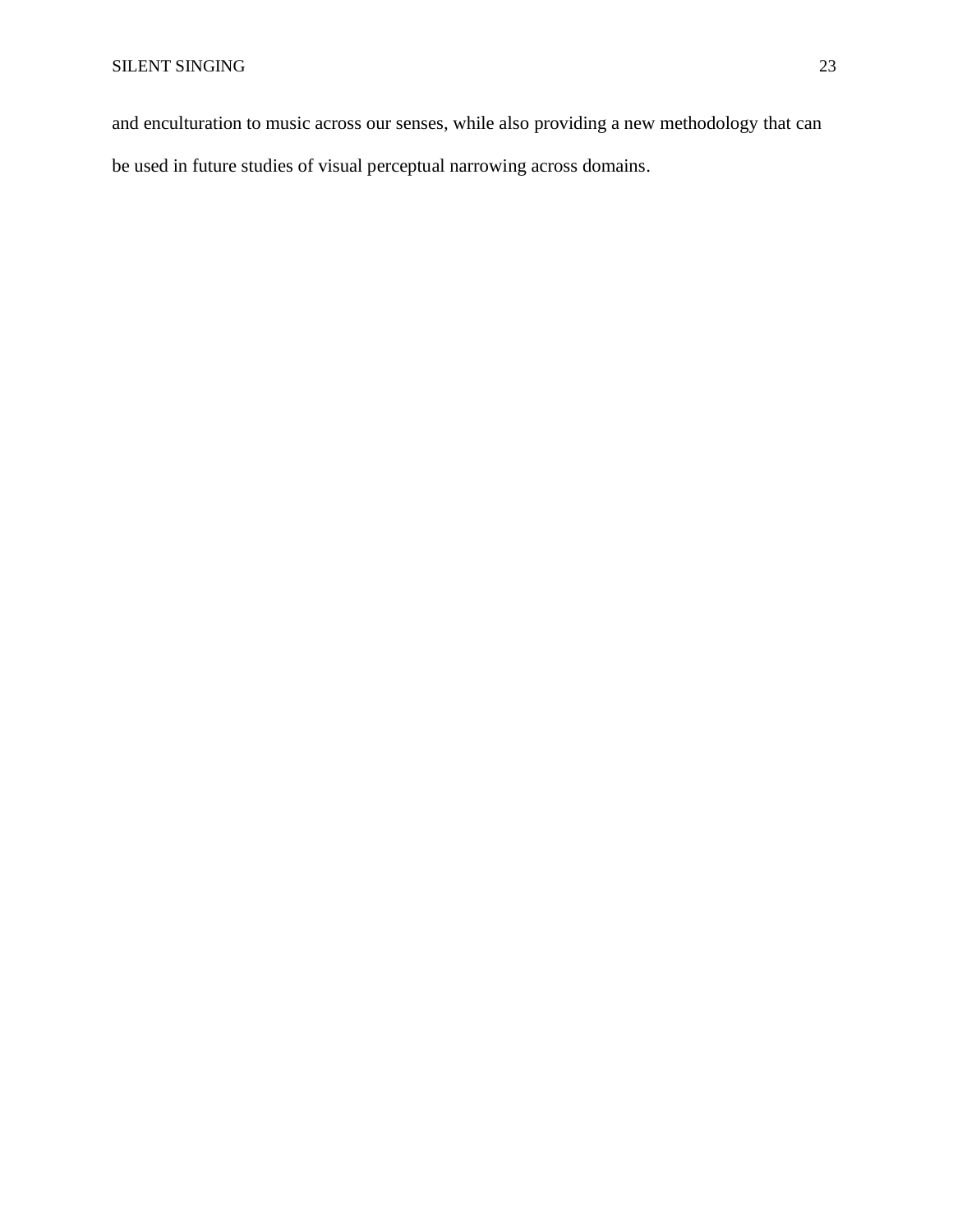#### References

- Barenholtz, E., Mavica, L., & Lewkowicz, D. J. (2016). Language familiarity modulates relative attention to the eyes and mouth of a talker. *Cognition,147*, 100-105. doi:10.1016/j.cognition.2015.11.013
- Bremner, A. J., Lewkowicz, D. J., & Spence, C. (2012). *Multisensory development*. Oxford, UK: Oxford University Press.
- Eimas, P. D., Siqueland, E. R., Jusczyk, P., & Vigorito, J. (1971). Speech Perception in Infants. *Science,171*(3968), 303-306. doi:10.1126/science.171.3968.303
- Hannon, E. E., & Trehub, S. E. (2005a). Metrical Categories in Infancy and Adulthood. *Psychological Science,16*(1), 48-55. doi:10.1111/j.0956-7976.2005.00779.x

Hannon, E. E., & Trehub, S. E. (2005b). Tuning in to musical rhythms: Infants learn more readily than adults. *Proceedings of the National Academy of Sciences,102*(35), 12639-12643. doi:10.1073/pnas.0504254102

- Honing, H. (2012). Without it no music: beat induction as a fundamental musical trait. *Annals of the New York Academy of Sciences,* 1252:85-91.
- Jansson-Verkasalo, E., Ruusuvirta, T., Huotilainen, M., Alku, P., Kushnerenko, E., Suominen, K., ... Hallman, M. (2010). Atypical perceptual narrowing in prematurely born infants is associated with compromised language acquisition at 2 years of age. *BMC Neuroscience,11*(1), 88. doi:10.1186/1471-2202-11-88
- Lewkowicz, D. J., & Hansen-Tift, A. M. (2012). Infants deploy selective attention to the mouth of a talking face when learning speech. *Proceedings of the National Academy of Sciences,109*(5), 1431-1436. doi:10.1073/pnas.1114783109
- Maye, J., Werker, J. F., & Gerken, L. (2002). Infant sensitivity to distributional information can affect phonetic discrimination. *Cognition,82*(3). doi:10.1016/s0010-0277(01)00157-3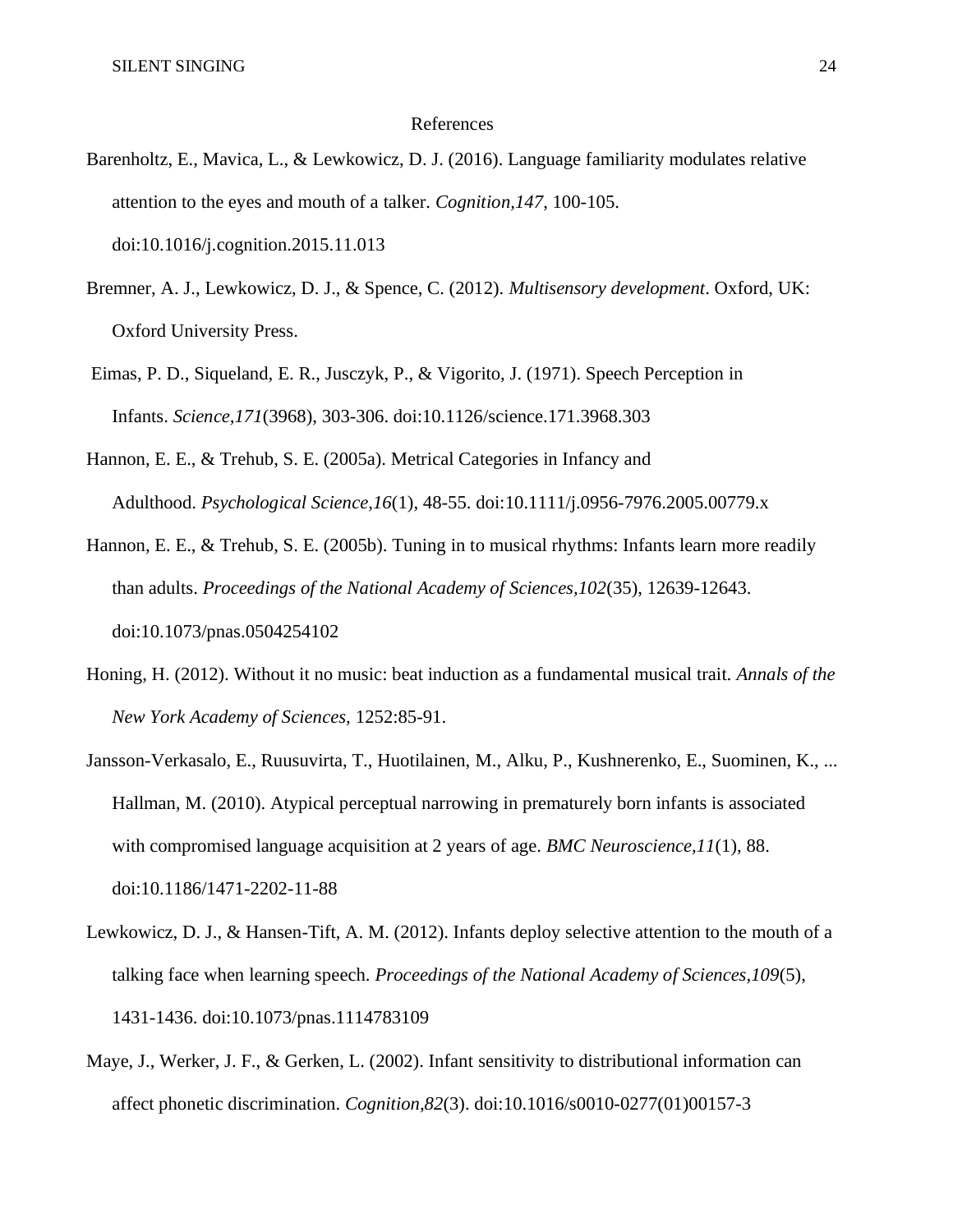Pons, F., Bosch, L., & Lewkowicz, D. J. (2015). Bilingualism Modulates Infants' Selective Attention to the Mouth of a Talking Face. *Psychological Science,26*(4), 490-498. doi:10.1177/0956797614568320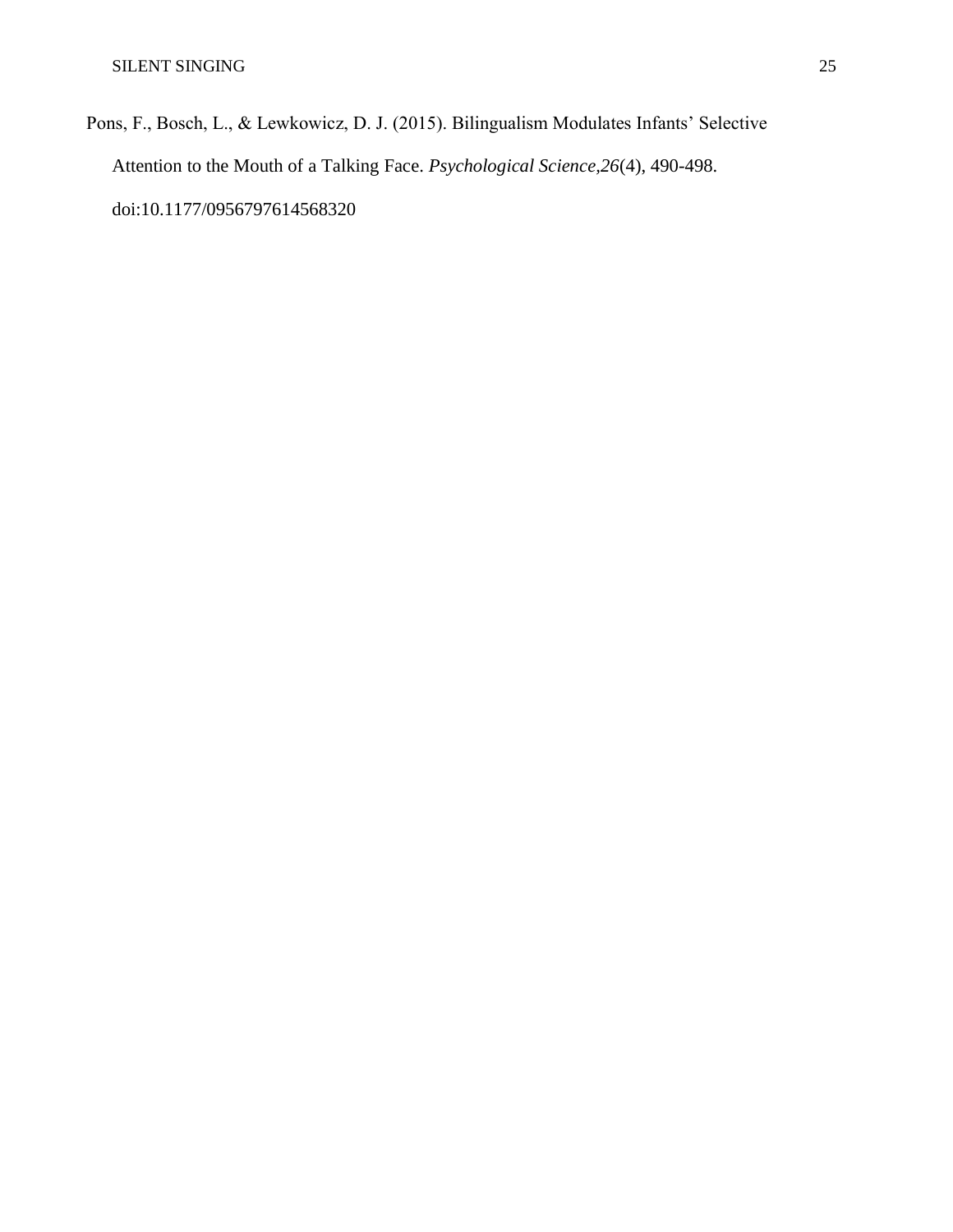### Table 1

## *Pixel count for each Area of Interest per video stimulus*

|                  | Mouth | Eyes  | Face     |
|------------------|-------|-------|----------|
| Primary Western  | 8580  | 13923 | 64404.5  |
| Rhythm           |       |       |          |
| Alternate        | 8580  | 13923 | 63326    |
| Western Rhythm   |       |       |          |
| Primary Balkan   | 7920  | 13923 | 59426.25 |
| Rhythm           |       |       |          |
| Alternate Balkan | 7920  | 13923 | 61079.5  |
| Rhythm           |       |       |          |
|                  |       |       |          |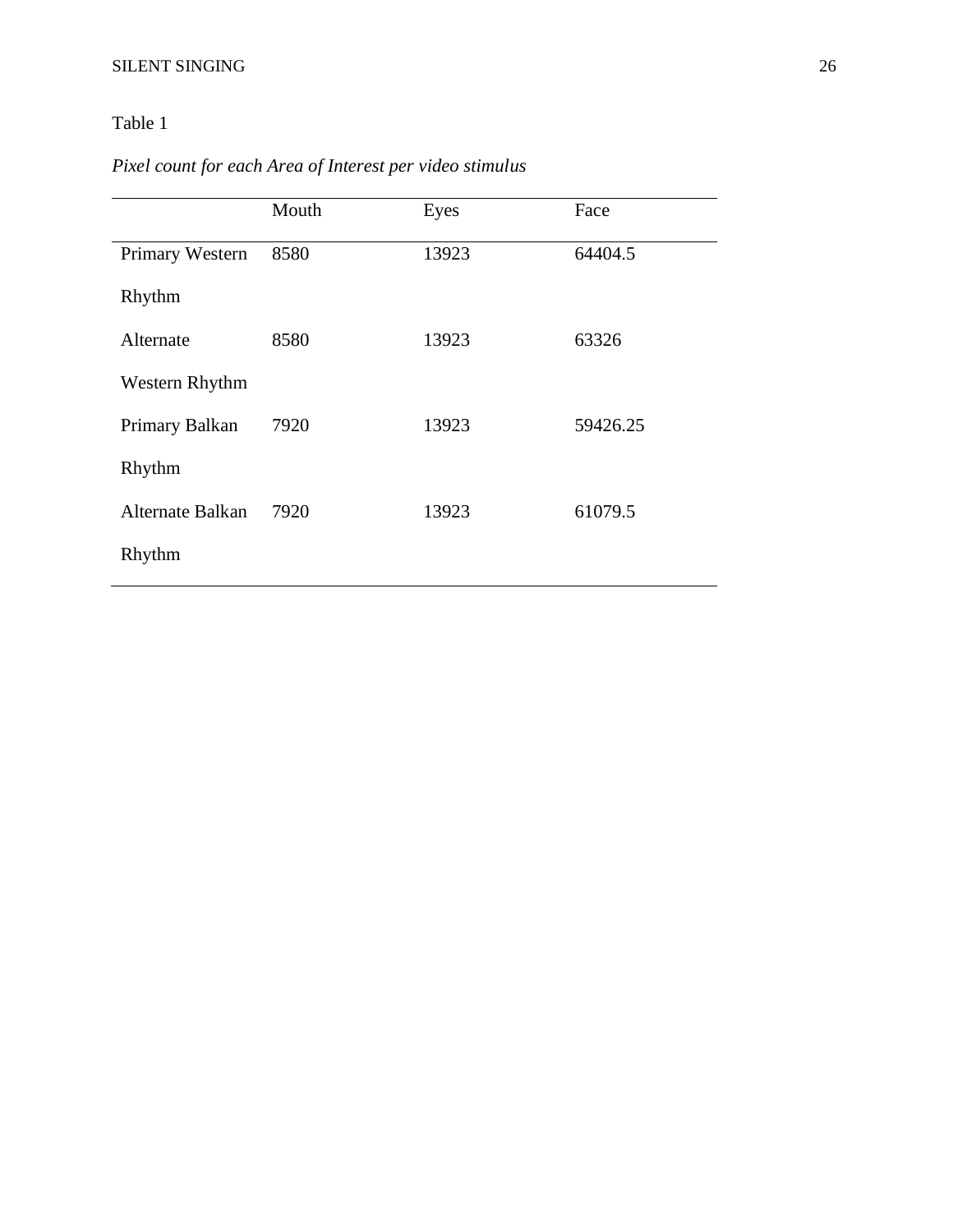

*Figure 1*. Areas of interest. This figure is an example of the areas of interest created per each video, overlaid on the singer's face. There is a rectangular interest area over the eyes and mouth and a contoured interest area that outlines the face.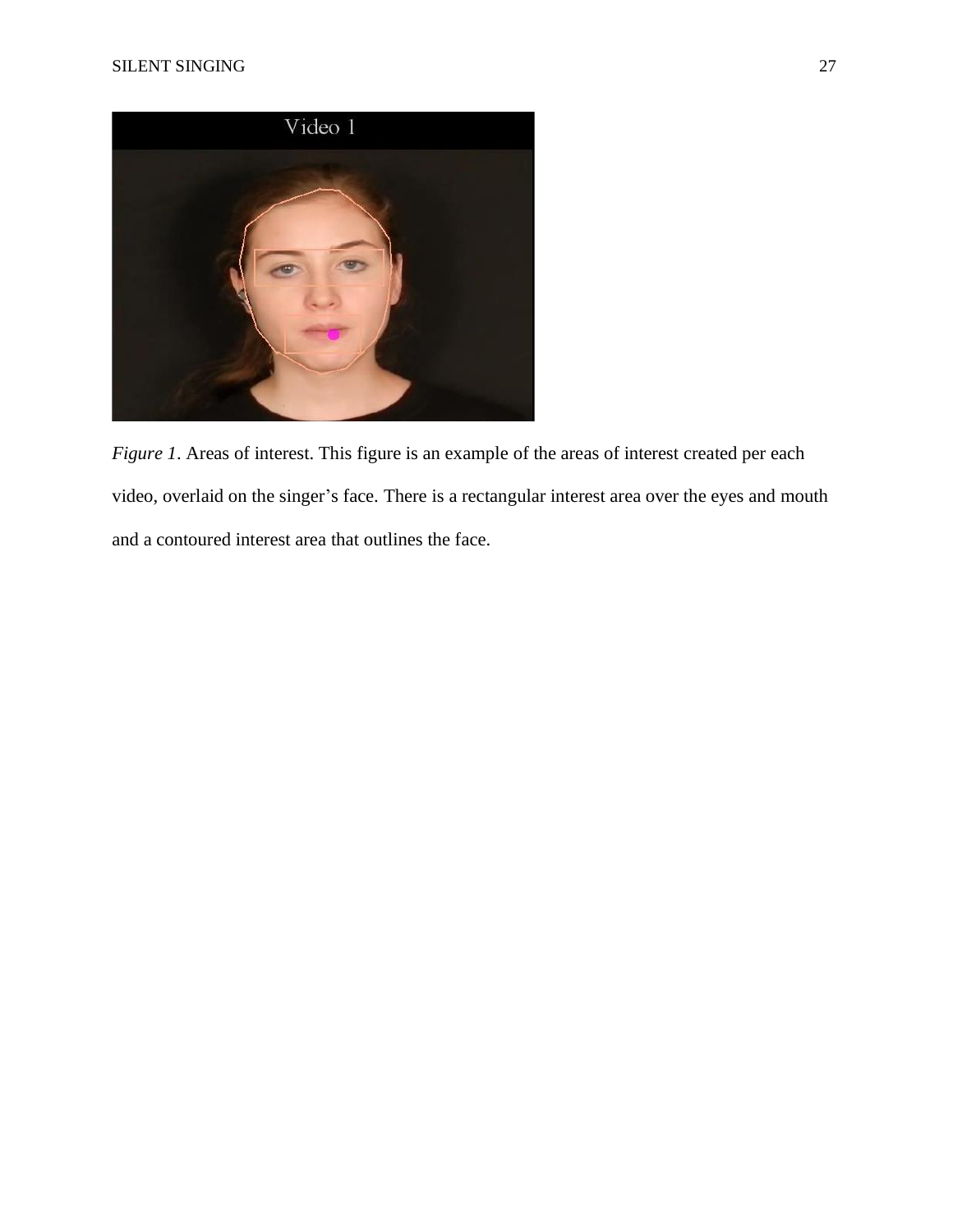# $\frac{4}{4}$ JJJ $\geq$   $\geq$   $\geq$   $\geq$   $\geq$   $\geq$   $\geq$   $\geq$   $\geq$   $\geq$   $\geq$   $\geq$   $\geq$   $\geq$   $\geq$   $\geq$   $\geq$   $\geq$   $\geq$   $\geq$   $\geq$   $\geq$   $\geq$   $\geq$   $\geq$   $\geq$   $\geq$   $\geq$   $\geq$   $\geq$   $\geq$   $\geq$   $\geq$   $\geq$   $\geq$ Shave & Haircut Balkan 223  $\frac{4}{4}$ | JJJ $\frac{1}{4}$ |  $\frac{1}{4}$ |  $\frac{1}{4}$ |  $\frac{1}{4}$ |  $\frac{1}{4}$ |  $\frac{1}{4}$ |  $\frac{1}{4}$ |  $\frac{1}{4}$ Balkan 322 **Alternative Western**

*Figure 2.* Musical Notation of the Four Rhythms. This figure represents all four of the different rhythms used for this study depicted in musical notation. There were three repetitions of the Western rhythms and four repetitions of the Balkan rhythms in each respective stimulus.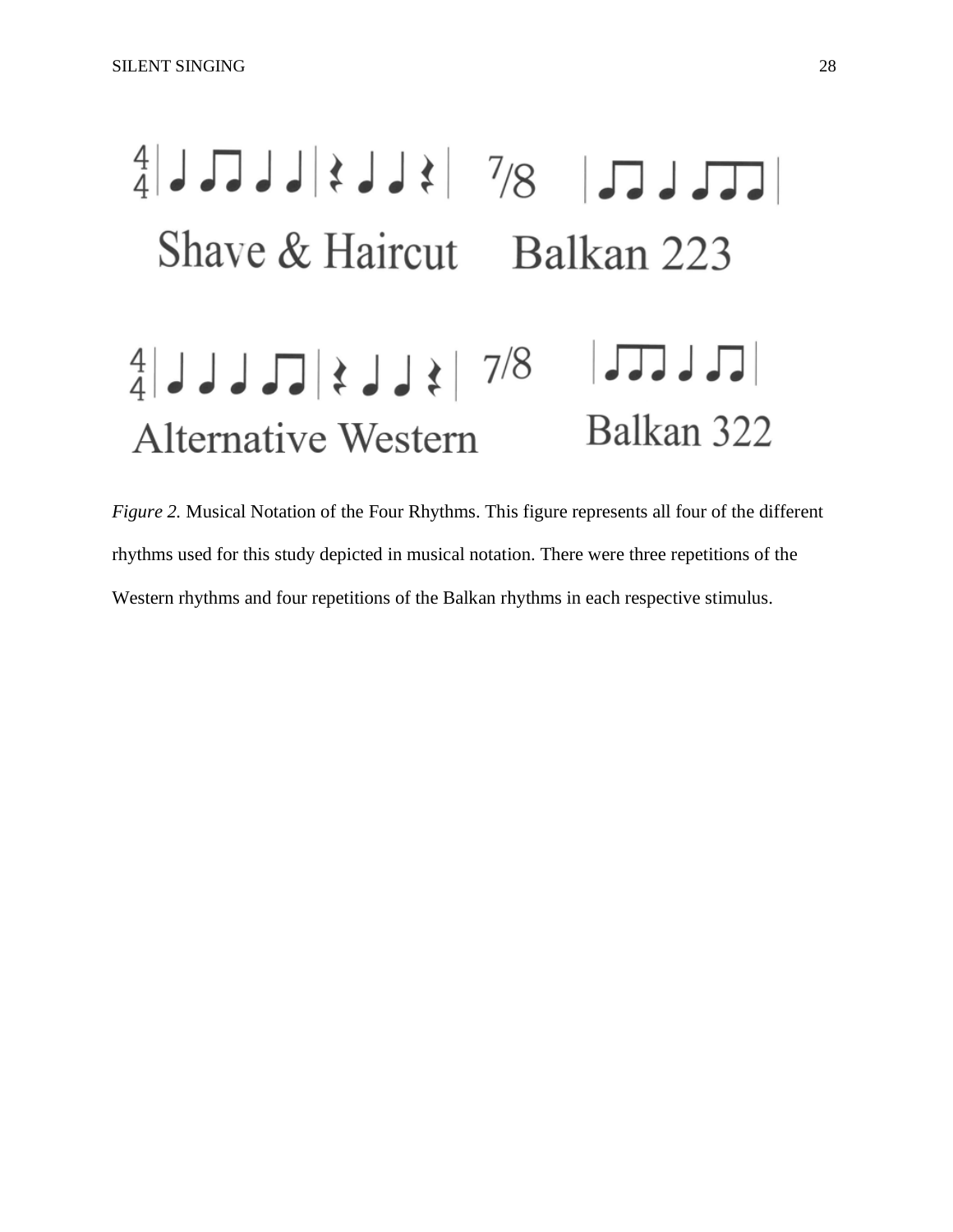

*Figure* 3. Mean Accuracy Graph. This graph represents the overall mean accuracy of participants across the Balkan and Western rhythm conditions on the Same/Different task. Error bars represent the standard error of the mean.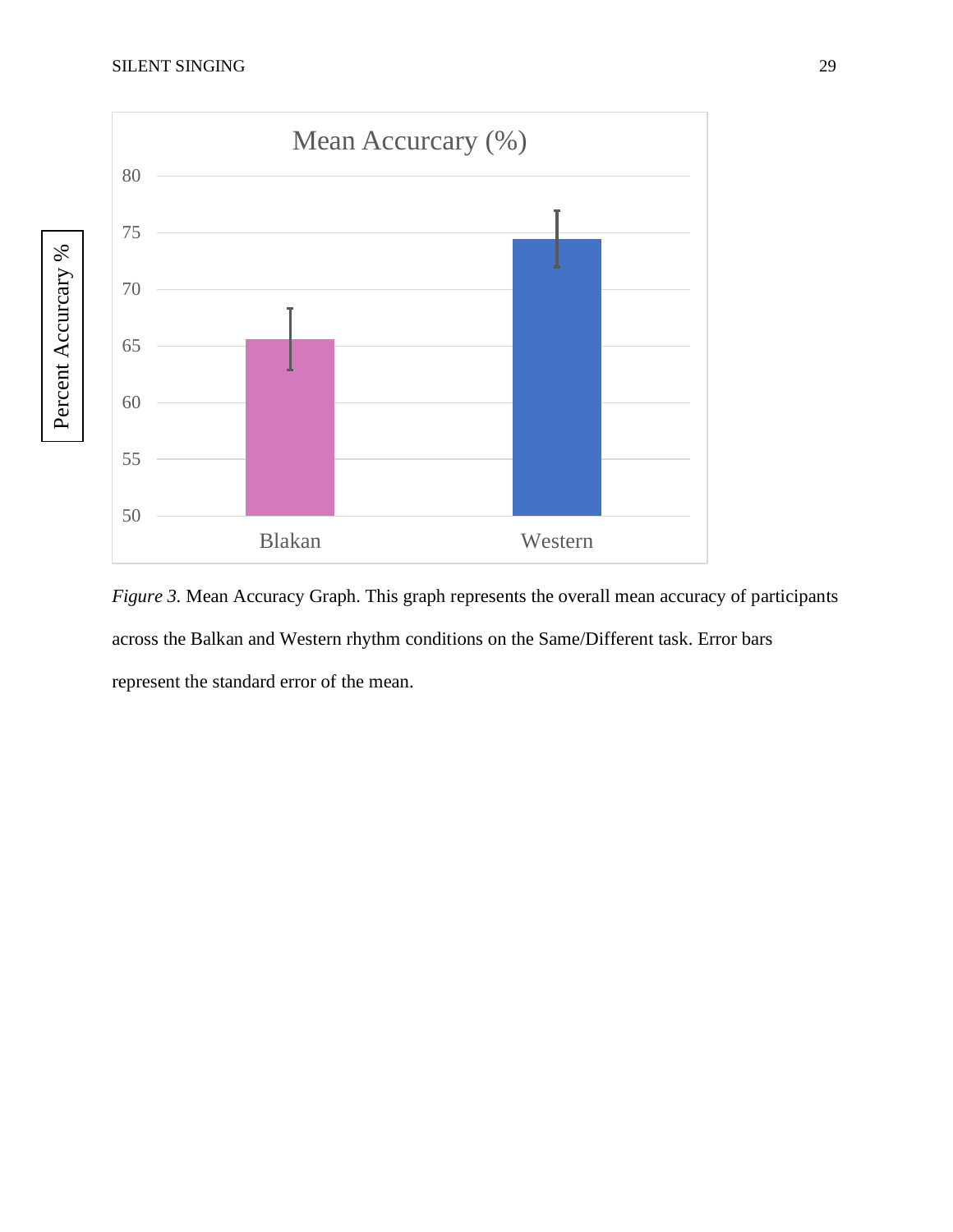

*Figure 4.* Mean Proportion Dwell Time Graph. This graph represents the mean proportion dwell time per each area of interest, calculated by dividing total looking time in each area of interest (mouth or eyes) by overall dwell time on the face.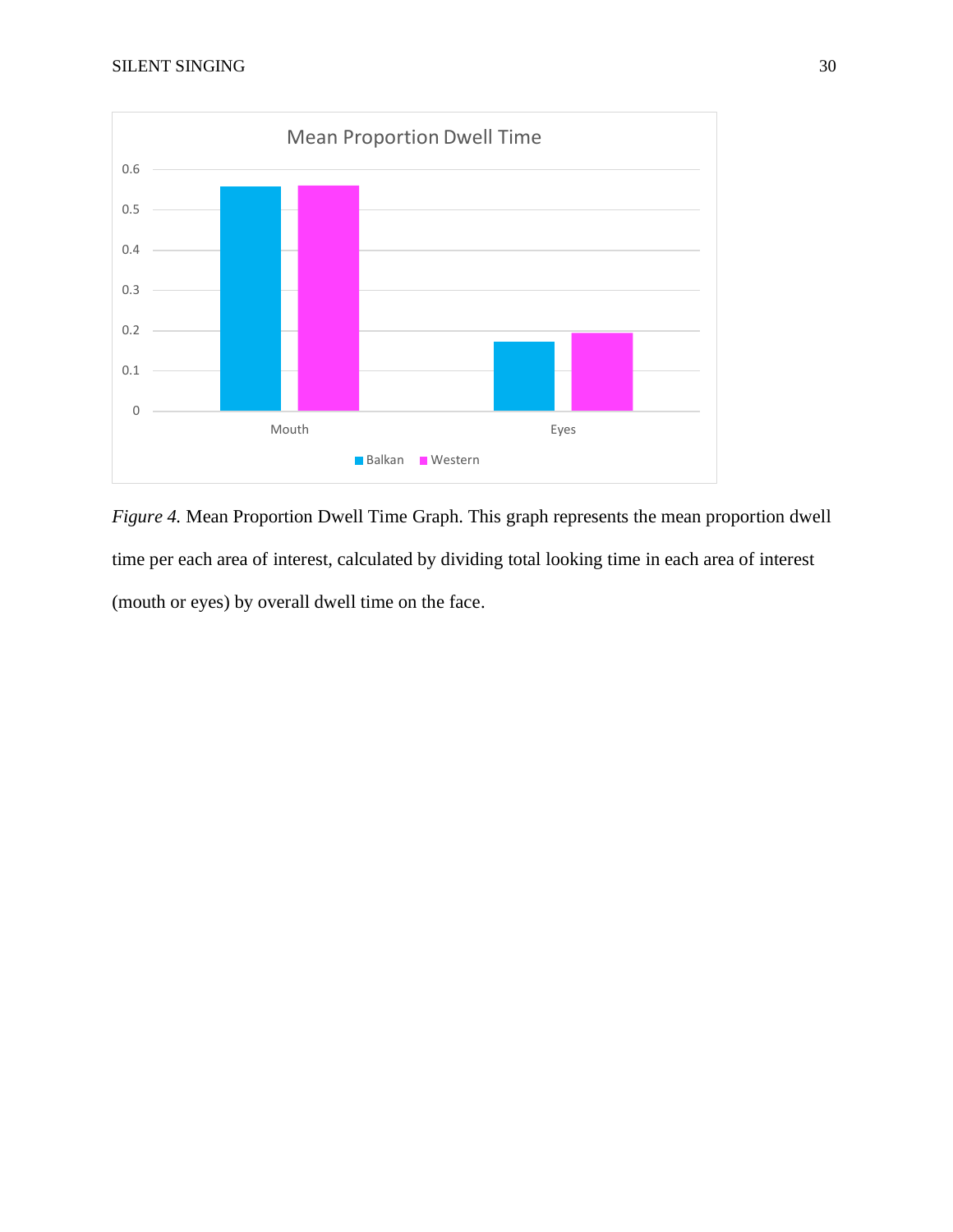#### Appendix A

- 1. Age in years: \_\_\_\_\_\_\_\_\_
- 2. We you born at full term or prematurely?

| Full term | <b>Prematurely (Preemie)</b> | Do not know |
|-----------|------------------------------|-------------|
|-----------|------------------------------|-------------|

If preterm, do you know how preterm you were? (Days, weeks, months)

- 3. Gender: Male Female Other
- 4. Do you have any know hearing problems? If so, explain:
- 5. Do you have any know vision problems? If so, explain:
- 6. What did you think this study was about?
- 7. Did you use any strategies to tell if the videos were the same or different?
- 8. Can you speak a language other than English? Yes, currently Yes, previously No

If yes, please fill out the table

| Language | How long have you been    | How proficient are you?       |  |  |
|----------|---------------------------|-------------------------------|--|--|
|          | able to speak/could speak | Beginner, some experience, or |  |  |
|          | the language?             | fluent.                       |  |  |
|          |                           |                               |  |  |
|          |                           |                               |  |  |
|          |                           |                               |  |  |
|          |                           |                               |  |  |
|          |                           |                               |  |  |
|          |                           |                               |  |  |